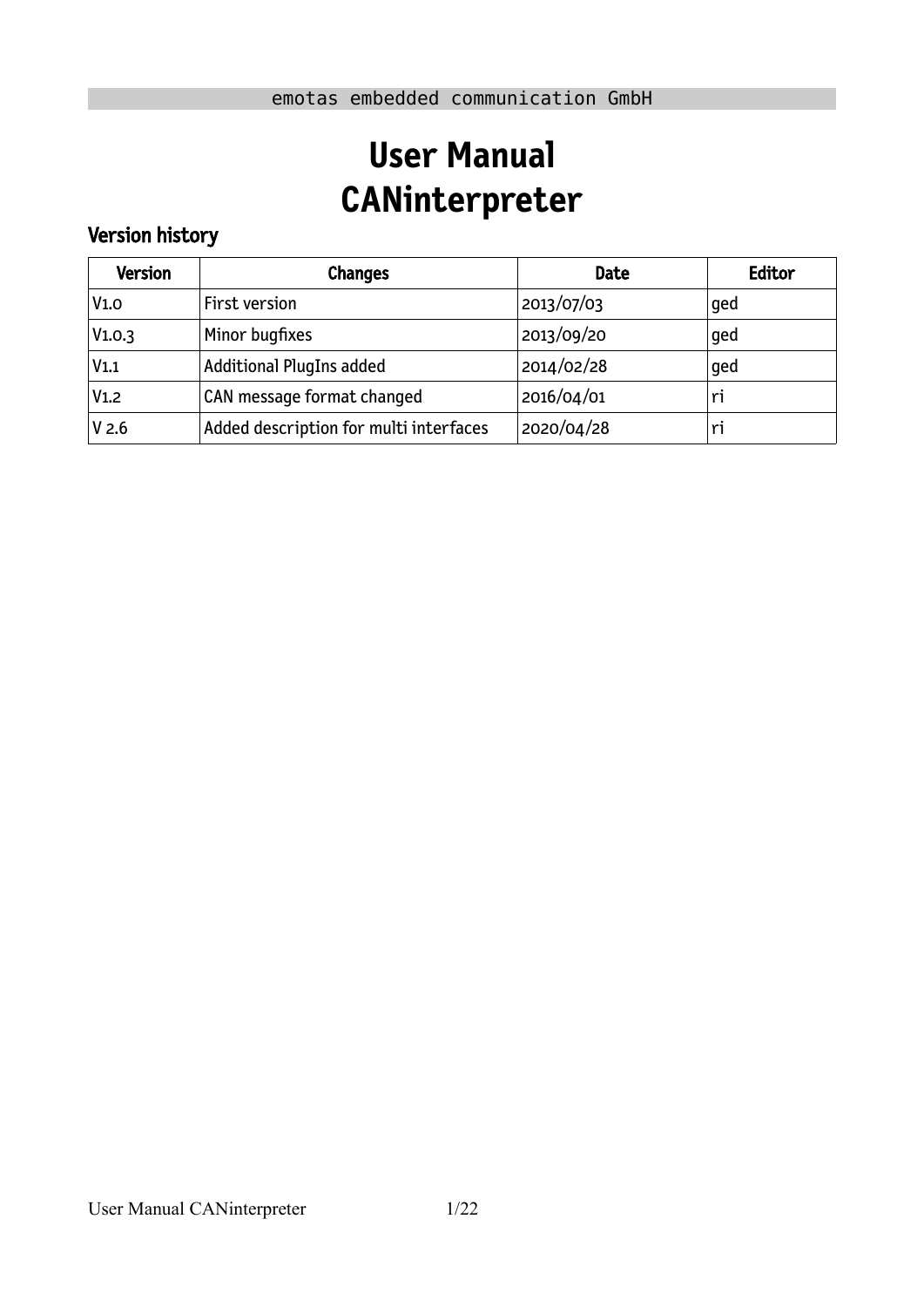#### emotas embedded communication GmbH

#### **Disclaimer**

Even if software from emotas embedded communication GmbH is produced on high reliability levels and tested on different environments there is no proof on absolute reliability. Therefor emotas embedded communication GmbH cannot give any liability on even software or documentation and cannot guarantee there functionality in use cases of our customers. Especially description and technical data are no granted properties of our products. As a consequence emotas embedded communication GmbH will not be responsible for any damages and losses in consequence of using our products.

emotas embedded communication GmbH may apply changes on products and documentation to improve reliability, stability and serve technical advantages. This changes may not be announced.

emotas embedded communication GmbH holds all rights on their products and documentation. Propagation to third parties even from parts of products or documentation may be permitted by emotas embedded communication GmbH. Copies of products or documentation may by established only on backup purposes. It is in the responsibility of our customers not to pass these copies to third parties. We appreciate very much all considerations of our customers on errors ore other aspects of improvement.

# **Copyright**

© 2020 emotas embedded communication GmbH Fritz-Haber-Str. 9 D-06217 Merseburg Germany Tel. +49 3461/79416-0 Fax. +49 3461/79416-10  [service@](mailto:service@emtas.de) [emotas.de](mailto:service@emotas.de) http://www.emotas.de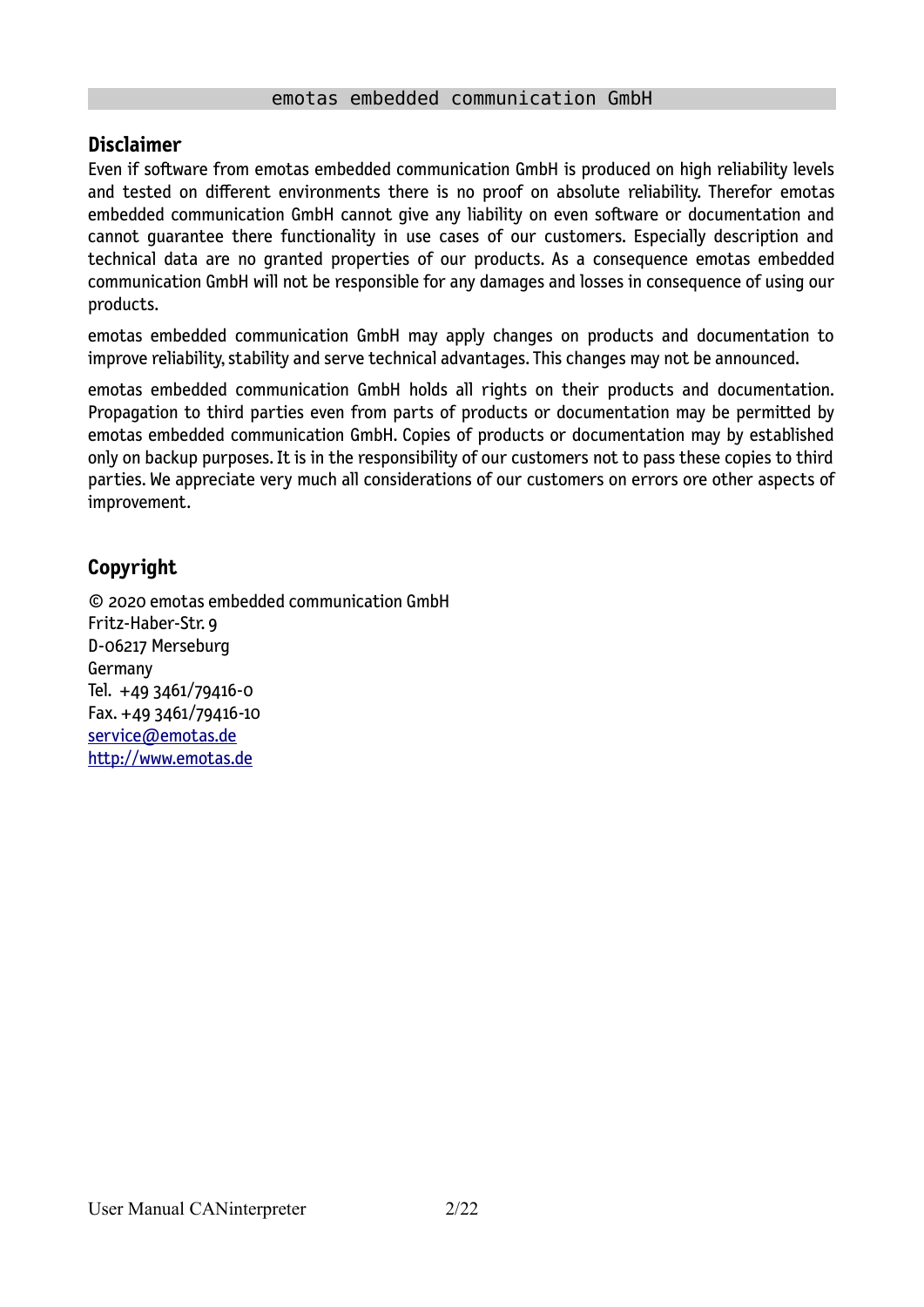# **Table of Contents**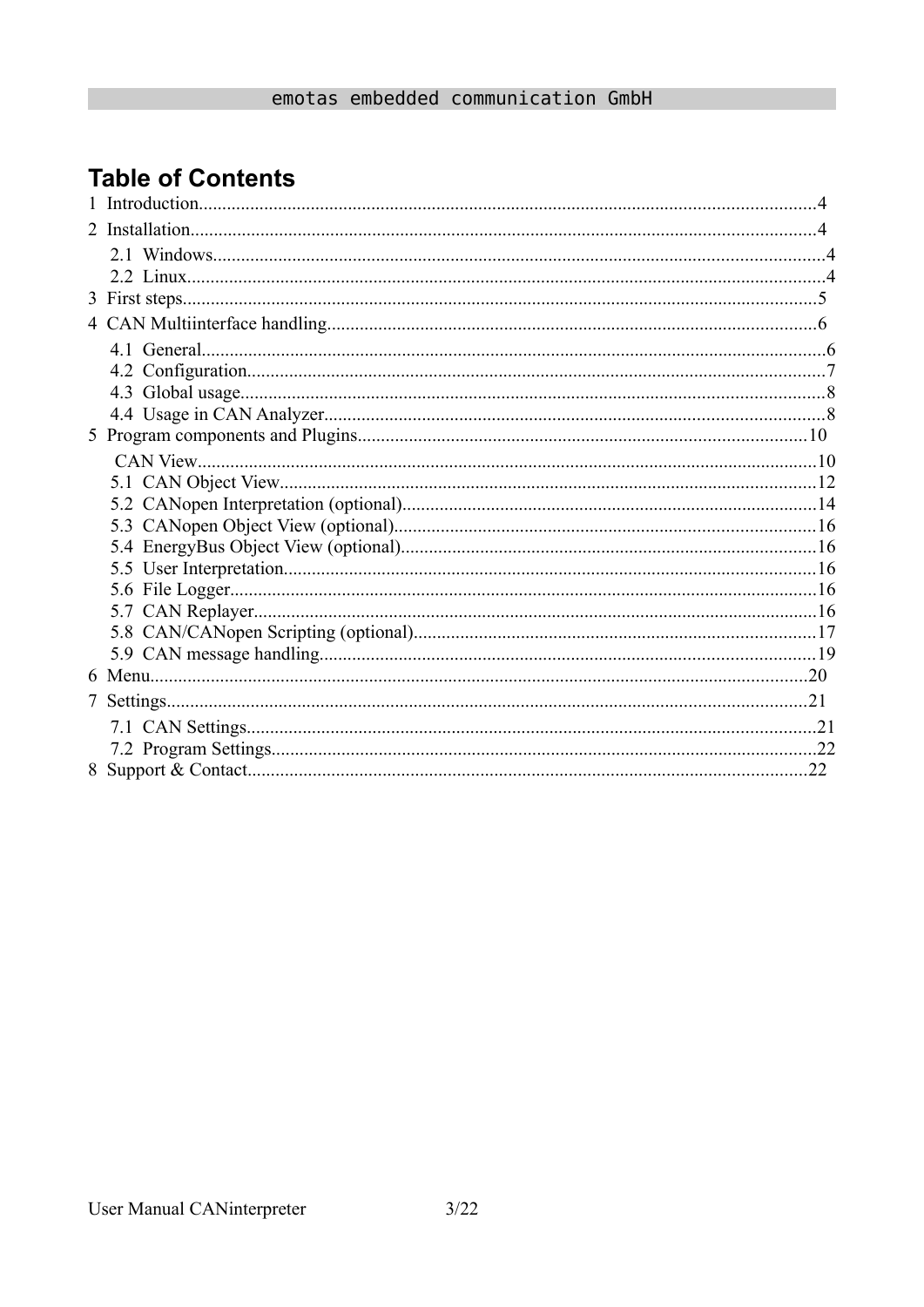# **1 Introduction**

Thank your for using the CANinterpreter. The CANinterpreter is a versatile tool to test, configure and monitor CANopen devices. The following manual explains the installation and use of the program.

# <span id="page-3-1"></span>**2 Installation**

# **2.1 Windows**

To install the tool on Windows start the setup setup caninterpreter.exe and follow the instructions of the setup. The setup creates a shortcut to start the program. At the first connection to CAN the program requires a license file, which is copied to the program and enables the licensed features.

It is possible to use the tool without license file for one hour with a fixed bit rate of 125 kbit/s for evaluation purposes.

| <b>Bezeichnung</b>                                     | getestete Treiberversion | <b>Verweis</b>                    |  |  |
|--------------------------------------------------------|--------------------------|-----------------------------------|--|--|
| Ixxat/HMS CAN-Interfaces                               | VCI V4 (4.0.162.0)       | <b>Ixxat Support</b>              |  |  |
| Janz Tec CAN-USB                                       | 2.10                     |                                   |  |  |
| <b>SYS TEC USB-CANmodul</b>                            | 6.05.0154                | <b>SYS TEC Driver</b>             |  |  |
| <b>PEAK PCAN-USB</b>                                   | 4.2.2                    | <b>PEAK Driver</b>                |  |  |
| Kvaser CAN-Interfaces                                  | 5.31.0.0                 | <b>Kvaser Driver</b>              |  |  |
| <b>EMS Wünsche CAN-Interfaces</b>                      | 2.2.3.0                  | --                                |  |  |
| Vector CAN-Interfaces (XL-Driver)   XL Driver 20.30.16 |                          | <b>Vector XL Vector XL Driver</b> |  |  |

Following CAN – Interfaces are supported at windows:

# <span id="page-3-0"></span>**2.2 Linux**

To install the tool in Linux just unzip the ZIP file setup\_caninterpreter.zip into a directory. To start the program run the script CANinterpreter.sh in this directory. At the first connection to CAN the program requires a license file, which is copied to the program and enables the licensed features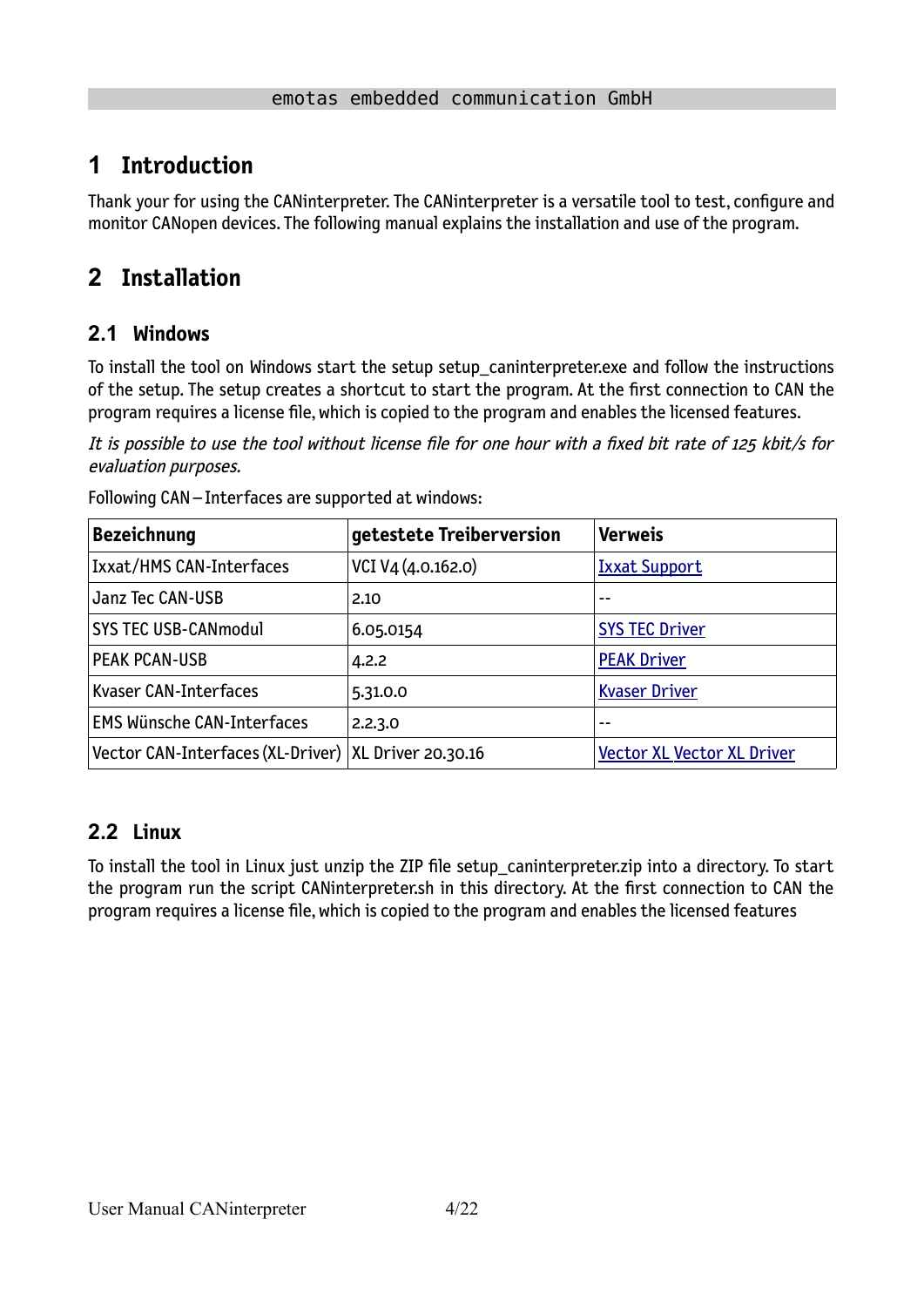# <span id="page-4-0"></span>**3 First steps**

The first step at the very first start of the tool is the configuration of the CAN interface. Open CAN interface settings at the menu entry "Connection  $\rightarrow$  CAN Interface Settings". The following mask appears.

|                | <b>EM</b> CAN Interface Overview   |                       |                         |    |    |              |    |  |                              |                                                                |                          | $\times$ |
|----------------|------------------------------------|-----------------------|-------------------------|----|----|--------------|----|--|------------------------------|----------------------------------------------------------------|--------------------------|----------|
|                |                                    |                       |                         |    |    |              |    |  |                              |                                                                |                          |          |
|                | Saved interfaces                   |                       |                         |    |    |              |    |  | Current interface            |                                                                |                          |          |
| ID             | <b>Name</b>                        | <b>Primary Active</b> |                         |    |    | <b>Flags</b> |    |  |                              |                                                                |                          |          |
| 1              | emotas USB - COM1                  | $^\circledR$          | $\overline{\mathsf{v}}$ | FD | ۱O | Auto         | EF |  | <b>Interface Type</b>        | emotas Virtual                                                 | $\overline{\phantom{a}}$ |          |
| $\overline{2}$ | emotas USB - COM2                  | 0                     | $\overline{\mathsf{v}}$ |    | Ω  | Auto         |    |  | <b>CAN Device</b>            | emotas Virtual                                                 | $\overline{\phantom{a}}$ |          |
| в              | emotas Virtual -<br>emotas Virtual |                       | $\blacksquare$          |    |    | Auto         |    |  | Bitrate                      | 500 kbit/s                                                     | $\overline{\phantom{a}}$ |          |
|                |                                    |                       |                         |    |    |              |    |  | Available interface settings |                                                                |                          |          |
|                |                                    |                       |                         |    |    |              |    |  | Listen-Only Mode (LO)        | V Auto bus on (Auto)                                           |                          |          |
|                |                                    |                       |                         |    |    |              |    |  | Log error frames (EF)        | Low speed (LS)                                                 |                          |          |
|                |                                    |                       |                         |    |    |              |    |  | System time as timestamp     | Continuous system timestamp                                    |                          |          |
|                |                                    |                       |                         |    |    |              |    |  |                              |                                                                |                          |          |
|                |                                    |                       |                         |    |    |              |    |  |                              |                                                                |                          |          |
|                |                                    |                       |                         |    |    |              |    |  |                              | Adapter changed - Update current adapter or add new interface. |                          |          |
|                |                                    |                       |                         |    |    |              |    |  |                              |                                                                |                          |          |
|                | Remove selected<br>Clear all       |                       |                         |    |    |              |    |  | Add new interface            | Update selected interface                                      |                          |          |
|                |                                    |                       |                         |    |    |              |    |  |                              |                                                                | Close                    |          |
|                |                                    |                       |                         |    |    |              |    |  |                              |                                                                |                          |          |

Choose the type of the CAN interface, the name of the CAN device and the bit rate in the CANopen network and confirm the settings with "Add new interface" before closing the dialog.

Connect now the CANinterpreter with the CAN interface via "Connection  $\rightarrow$  Connect". In the status bar you can see now "Connected to " and the name of the CAN device and the current bitrate.

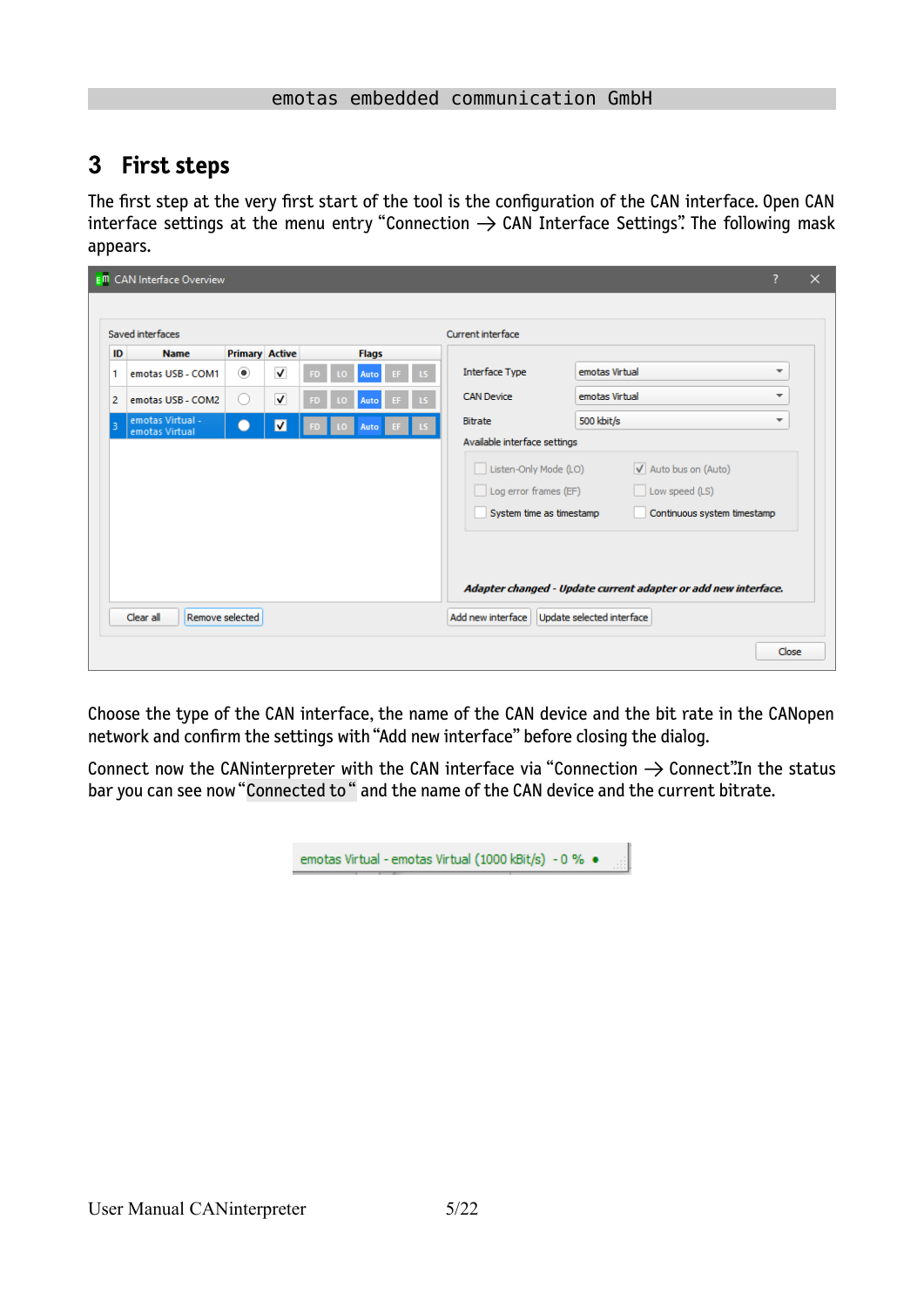# <span id="page-5-1"></span>**4 CAN Multiinterface handling**

# <span id="page-5-0"></span>**4.1** General

With version 1.11.0 of this tool the possibility to connect to several CAN adapters at the same time was added, if your license supports this. There is always one primary adapter and the possibility to set other adapters active.

All write actions of the tool are handled by the primary adapter. This includes, for example, interaction with the Object Browser, Network Overview, PDO Configuration, PDO Tx & Rx, but also scripting, LSS Master etc.

The CAN messages of the active adapters are displayed in the supported CAN analyzers. The supported analyzers include CAN View, CAN Object View, CANopen Interpretation, CANopen Object View, EnergyBus Object View, User-defined Interpretation, J1939 Interpretation, J1939 Object View and ISO-TP Interpretation.

Each adapter has its unique ID. See the screenshot below. This ID can be found in the column "IF" in the individual CAN analyzers.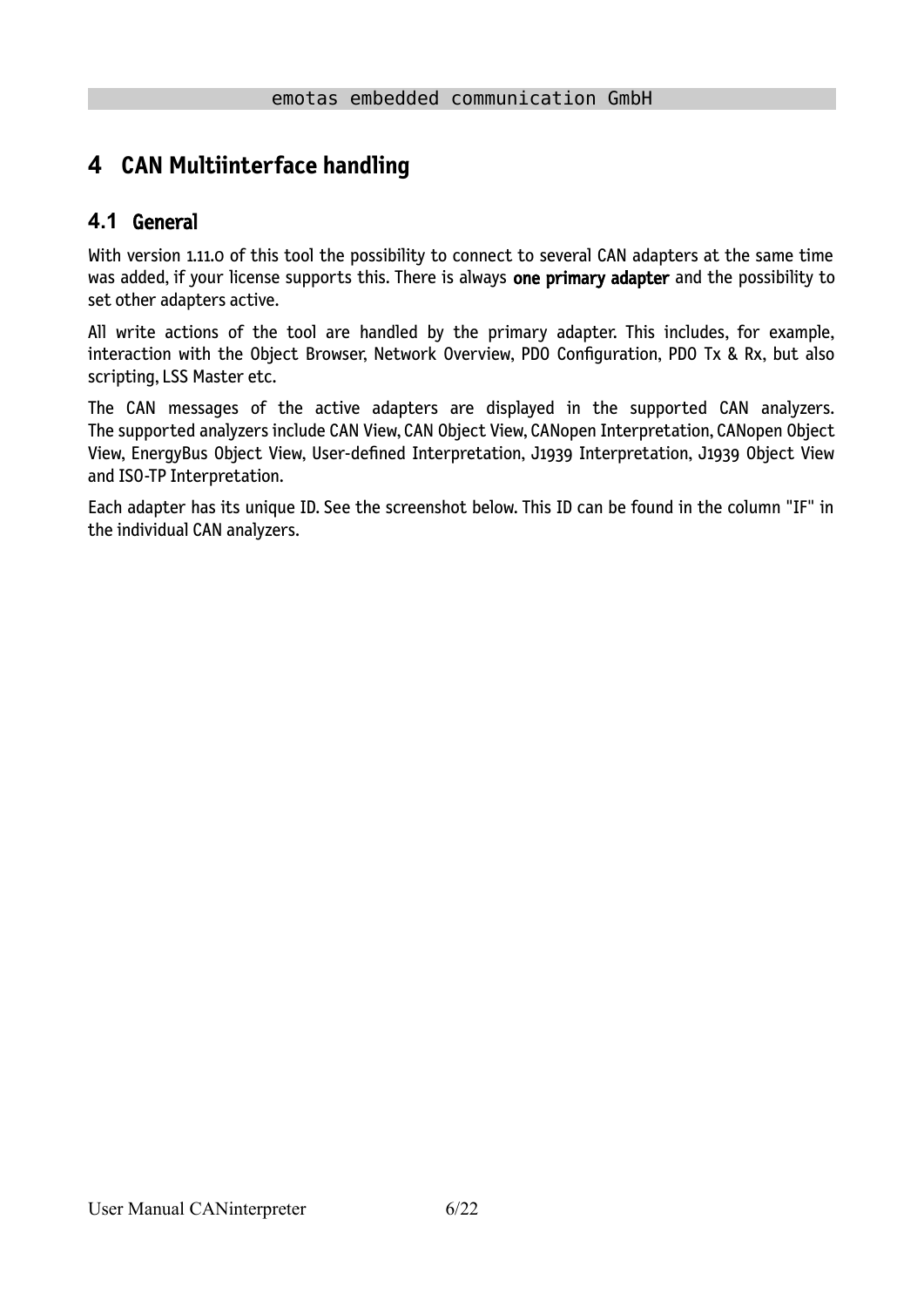# <span id="page-6-0"></span>**4.2** Configuration

The configuration of several CAN lines is done via the "CAN Interface Overview" dialog.

| Saved interfaces 4                      |                          |              |     |                |              |     | Current interface                                                          |                                                                                                                                                 |
|-----------------------------------------|--------------------------|--------------|-----|----------------|--------------|-----|----------------------------------------------------------------------------|-------------------------------------------------------------------------------------------------------------------------------------------------|
| ID<br><b>Name</b>                       | <b>Primary Active</b>    |              |     |                | <b>Flags</b> |     |                                                                            |                                                                                                                                                 |
| emotas USB - COM1                       | $\left( \bullet \right)$ | $\checkmark$ |     |                | Auto         |     | <b>Interface Type</b>                                                      | emotas Virtual                                                                                                                                  |
| $\overline{2}$<br>emotas USB - COM2     | $\left( \quad \right)$   | $\checkmark$ |     | 10             | Auto         | -15 | <b>CAN Device</b>                                                          | emotas Virtual                                                                                                                                  |
| emotas Virtual -<br>в<br>emotas Virtual |                          | V            | FD. | LO.            | Auto EF LS   |     | Bitrate                                                                    | 500 kbit/s                                                                                                                                      |
|                                         |                          |              |     | $\overline{9}$ |              |     | Listen-Only Mode (LO)<br>Log error frames (EF)<br>System time as timestamp | $\sqrt{}$ Auto bus on (Auto)<br>Low speed (LS)<br>Continuous system timestamp<br>Adapter changed - Update current adapter or add new interface. |

- 1. The "Current Interface" area contains all information about the currently selected adapter or possible new adapter.
- 2. "Add new interface" adds a new adapter with settings from "Current Interface" to the list.
- 3. "Update selected interface" updates the currently selected adapter in the left list to the new settings.
- 4. The "Saved Interfaces" overview shows the currently saved interfaces. In this list, one adapter is always the primary and therefore active. Additionally, several adapters can be set to active if the corresponding license is available.
- 5. "Clear all" deletes all set interfaces from the list.
- 6. "Remove selected" deletes the currently selected interface.
- 7. The message "Adapter changed Update current adapter or add new interface" appears as soon as an adapter is selected and the input mask has been changed by the user. It is then necessary to apply the changes to the current adapter or add it as a new adapter.
- 8. "Close" closes the dialog.
- 9. The Flags column highlights the flags set for the adapter. The following abbreviations are used:

| FD - CAN FD       | LO - Listen-Only Mode | Auto - Auto bus on |
|-------------------|-----------------------|--------------------|
| EF - Error frames | LS - Low Speed        |                    |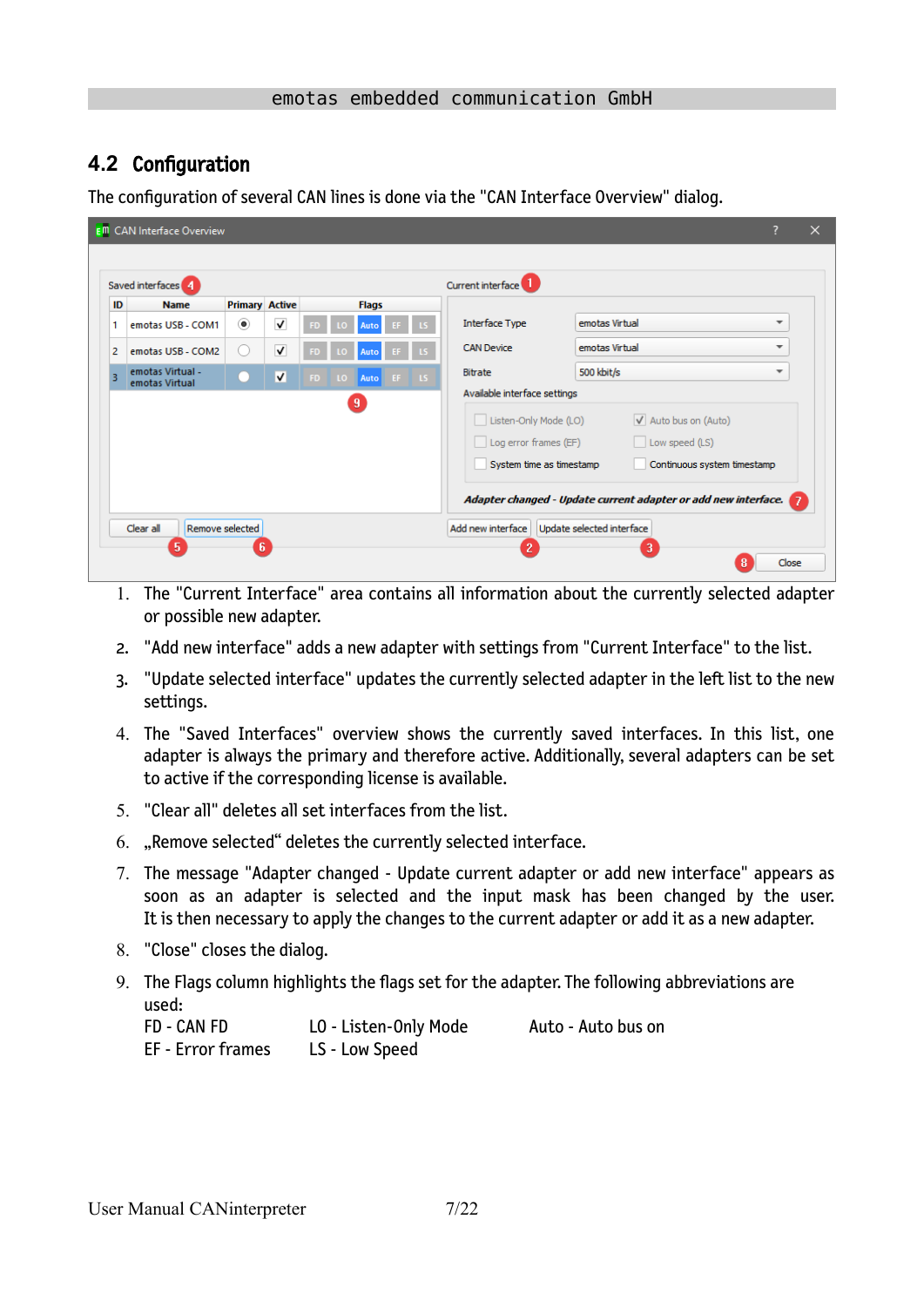### <span id="page-7-1"></span>**4.3** Global usage

After setting several active adapters and successfully connecting them, a new menu item "CAN Interfaces" is displayed in the main window. The primary adapter can be changed at any time using this menu.

| Plugins Windows Help | <b>CAN</b> Interfaces           |  |  |  |  |  |  |  |
|----------------------|---------------------------------|--|--|--|--|--|--|--|
| enotas               | √ emotas USB - COM1             |  |  |  |  |  |  |  |
|                      | emotas USB - COM2               |  |  |  |  |  |  |  |
| PDO Configuration    | emotas Virtual - emotas Virtual |  |  |  |  |  |  |  |

# <span id="page-7-0"></span>**4.4** Usage in CAN Analyzer

Each supported analyzer shows the ID of the adapter in the column "IF" and has the possibility to display, hide and color the CAN messages of the different adapters. The tooltip of the column shows the name of the currently set adapter of the ID.

|    | IF. | Time                   |  |
|----|-----|------------------------|--|
| 19 |     | 41656.772000           |  |
|    |     | 20 2 emotas USB - COM2 |  |
|    |     | 41657.270000           |  |

Note that only the ID and not the corresponding adapter is saved when importing and exporting data. So there could be a mismatch when importing datafiles.

# Quick filter

In the individual views, each active adapter can be quickly hidden by right-clicking on the title of the "IF" column. At this point a menu with all active adapters opens, which can be deselected by a simple click. (1)

Since it can happen that the current list of active adapters does not match the displayed data, for example, after importing old data, each adapter can be filtered with its unique ID by entering this ID in the comma-separated list and confirming with Enter. (2)

The IDs of the adapters are shown in the column "IF".

| 19<br>Show all<br>20<br>1.3               |                                | <b>RTR</b>                   | 8 |  |  |  |  |  |
|-------------------------------------------|--------------------------------|------------------------------|---|--|--|--|--|--|
|                                           |                                |                              |   |  |  |  |  |  |
|                                           |                                | <b>RTR</b><br>$\overline{c}$ | 8 |  |  |  |  |  |
| 23                                        | 1 - emotas USB - COM1          |                              |   |  |  |  |  |  |
|                                           | $\sqrt{2}$ - emotas USB - COM2 |                              |   |  |  |  |  |  |
| 27<br>3 - emotas Virtual - emotas Virtual | <b>RTR</b>                     | 8                            |   |  |  |  |  |  |
| 29<br>41657.785000                        | 1568/0x620                     | <b>RTR</b><br>÷              | 8 |  |  |  |  |  |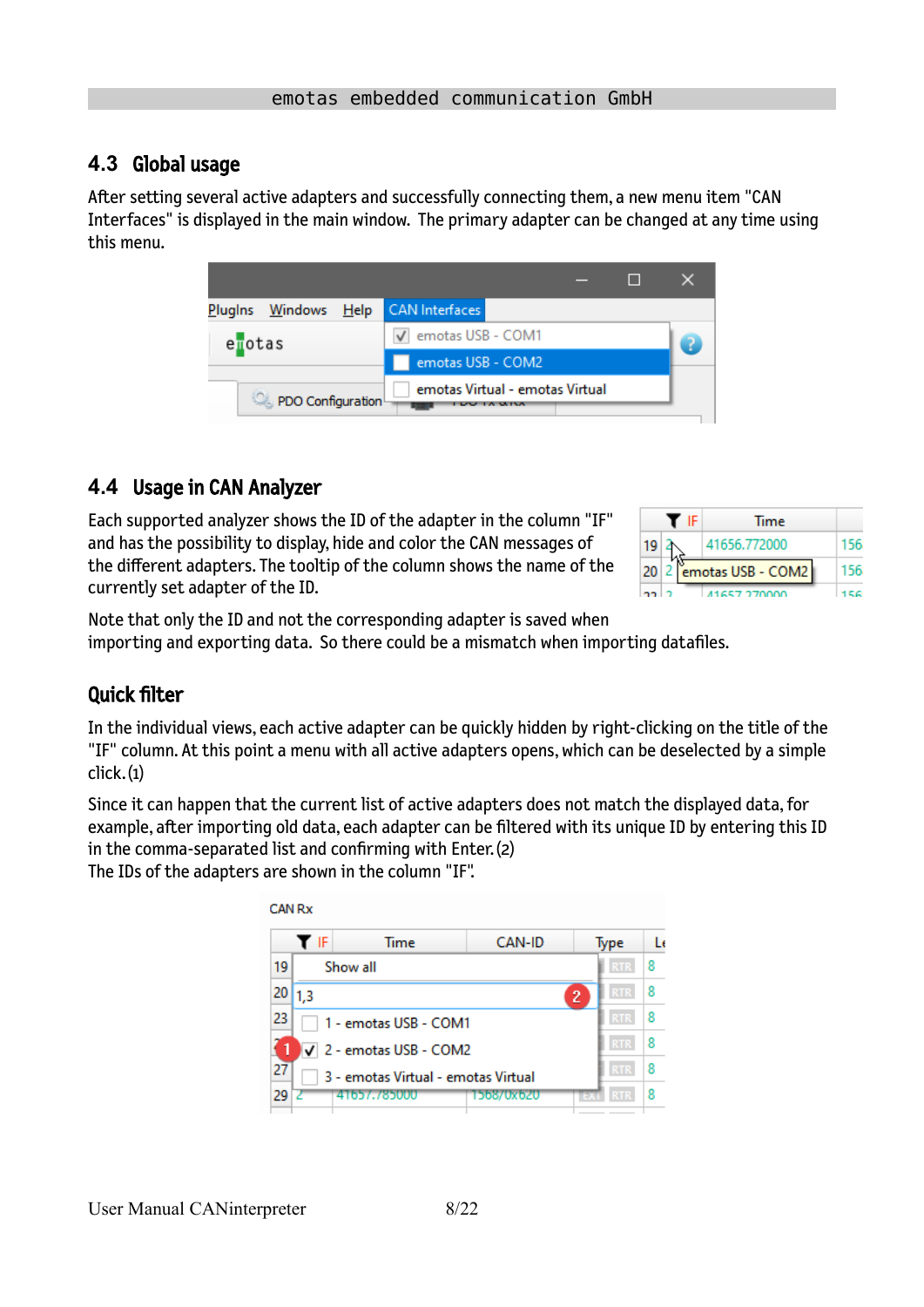# Configuration in the CAN Analyzer

In each view, an extended configuration of the adapters is possible via the menu item "Configuration". Here you can also show or hide the adapter and set the font color of the CAN messages for the adapter.

| <b>E<sup>m</sup></b> CAN View Configuration |    |                                 |                         | ?<br>$\times$ |
|---------------------------------------------|----|---------------------------------|-------------------------|---------------|
| $\mathscr{L}$<br>General                    | IF | Name                            | Show                    |               |
| <b>Highlights</b><br>◢                      | 1  | emotas USB - COM1               | √                       | $\star$       |
| <b>Treshold Colors</b>                      | 2  | emotas USB - COM2               | ✓                       |               |
| v<br><b>Filter</b>                          | 3  | emotas Virtual - emotas Virtual | $\overline{\mathsf{v}}$ |               |
| Interfaces<br>ш                             |    |                                 | $\mathbf{1}$            | $\mathbf{2}$  |
|                                             |    |                                 |                         |               |
|                                             |    |                                 |                         |               |
|                                             |    |                                 |                         |               |
|                                             |    | Apply                           | ОК                      | Cancel        |

With the boxes in the "Show" column (1) the CAN messages of the adapters can be shown or hidden as with the quick filter. With the buttons of the last column (2) the font color can be changed. The buttons are colored according to the selected font color.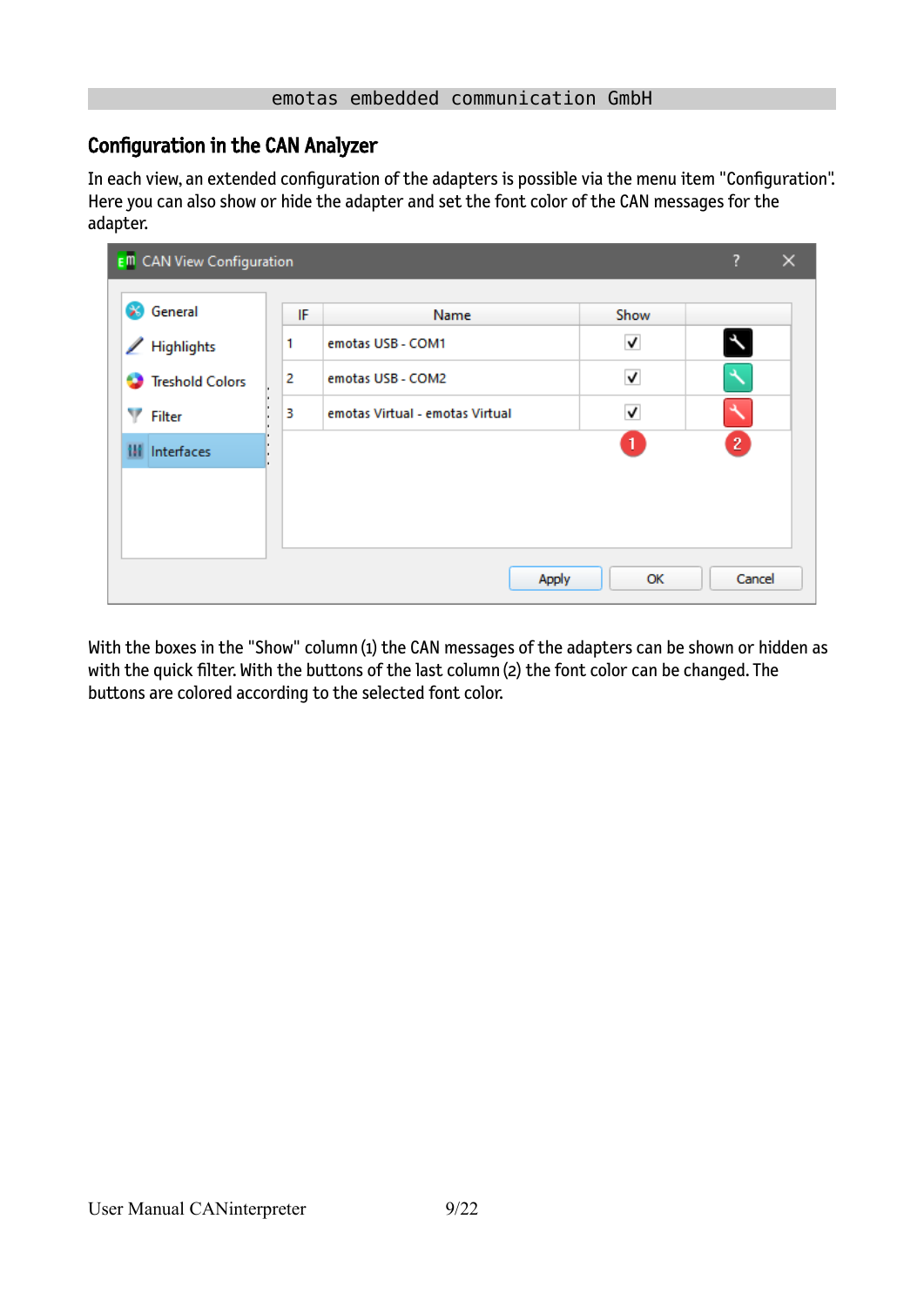# <span id="page-9-1"></span>**5 Program components and Plugins**

#### <span id="page-9-0"></span>CAN View

The CAN View shows received and transmitted CAN messages. To send a CAN message the Transmit table below can be used. The values for CAN-IDs, DLC and data can be specified as decimal values or as hexadecimal values with leading 0x.

Up to 16 transmit messages can be defined. The selected one is sent by clicking on the Transmit button. Cyclic messages can be sent automatically by the tool, if the value in the column 'Interval(ms)' is larger than 0.

<span id="page-9-2"></span>In the menu of the CAN View windows a filter for distinct CAN IDs can be defined. A list of CAN IDs can be defined, which either can be displayed or ignored. The list can be a list of single values like (100,200,0x400,0x500) or a range (0x100-0x200) or a combination of both e.g. 1,2,0x300-0x400,720.

The filter type defines the behavior of the filter:

- PASS only the CAN IDs in the filter list are displayed
- REJCECT the CAN IDs in the filter list are ignored, all other CAN IDs are displayed

|               | <b>CAN View</b> |                           |            |                            |                |                     |      |            |              |      |      |               |                |      |               |      |      |        |              |                          |
|---------------|-----------------|---------------------------|------------|----------------------------|----------------|---------------------|------|------------|--------------|------|------|---------------|----------------|------|---------------|------|------|--------|--------------|--------------------------|
|               | 뢑<br>Autoscroll | Õ<br><b>Relative time</b> |            | v<br><b>Filter enabled</b> |                | c<br><b>Refresh</b> |      | <b>HEX</b> | $\checkmark$ |      |      |               |                |      |               |      |      |        | 436/2000000  | Clear view               |
| <b>CAN Rx</b> |                 |                           |            |                            |                |                     |      |            |              |      |      |               |                |      |               |      |      | Search |              | $\mathbb{R}$<br>٠        |
|               | IF              | <b>Time</b>               | CAN-ID     |                            |                | <b>Type</b>         |      |            | Len          | 0    |      | 1             | $\overline{2}$ | 3    | 4             | 5.   | 6    | 7      | <b>Notes</b> | ▲                        |
| 299           | -1              | 0.002682                  | 1535/0x5ff |                            | EXT RTR        |                     |      |            | 8            | 0x60 |      | $0 \times 00$ | Ox 1a          | 0x02 | 0x00          | 0x00 | 0x00 | 0x00   |              |                          |
| 300           |                 | 0.001257                  | 1663/0x67f |                            | <b>EXT</b> RTR |                     |      |            | 8            | 0x2f |      | 0x00          | 0x1a           | 0x00 | 0x02          | 0x00 | 0x00 | 0x00   |              |                          |
| $301 \mid 1$  |                 | 0.002652                  | 1535/0x5ff |                            | EXT RTR        |                     |      |            | 8            | 0x60 |      | 0x00          | 0x1a           | 0x00 | 0x00          | 0x00 | 0x00 | 0x00   |              |                          |
| 302           |                 | 0.001213                  | 1663/0x67f |                            | <b>EXT</b> RTR |                     |      |            | 8            | 0x23 |      | 0x00          | 0x18           | 0x01 | 0xff          | 0x01 | 0x00 | 0x00   |              |                          |
| 303 1         |                 | 0.002654                  |            | 1535/0x5ff                 | EXT RTR        |                     |      |            | 8            | 0x60 |      | $0 \times 00$ | 0x18           | 0x01 | $0 \times 00$ | 0x00 | 0x00 | 0x00   |              | $\overline{\mathbf{v}}$  |
|               |                 |                           |            |                            |                |                     |      |            |              |      | .    |               |                |      |               |      |      |        |              |                          |
| <b>CAN Tx</b> |                 |                           |            |                            |                |                     |      |            |              |      |      |               |                |      |               |      |      |        |              |                          |
|               | $\infty$        | Interval (ms) CAN-ID      |            |                            | Type           | Len                 | 0    | 1          | 2            | 3    | 4    | 5             | 6              |      | 7             |      |      | Name   |              | ▲                        |
| 1             |                 | 1000                      | 0xc        | EXT RTR                    |                | 1                   | 0x1  |            |              |      |      |               |                |      |               |      |      |        |              |                          |
| 2             |                 | 1000                      | 0xd        | EXT RTR                    |                | 2                   | 0x1  | 0x2        |              |      |      |               |                |      |               |      |      |        |              |                          |
| 3             |                 | 1                         | $0x$ e     | $EXT$ RTR                  |                | 3                   | 0x1  | 0x2        | 0x3          |      |      |               |                |      |               |      |      |        |              |                          |
| 4             |                 | 1                         | 0xf        | EXT RTR                    |                | 4                   | 0x1  | 0x2        | 0x3          | 0x4  |      |               |                |      |               |      |      |        |              |                          |
| 5             |                 | 1                         | 0x7ff      |                            | $EXT$ RTR      | 8                   | 0xff | 0xff       | 0xff         | 0xff | 0xff | 0xff          | 0xff           |      | 0xff          |      |      |        |              | $\overline{\phantom{a}}$ |
|               |                 |                           |            |                            |                |                     |      |            |              |      |      |               |                |      |               |      |      |        |              | Transmit                 |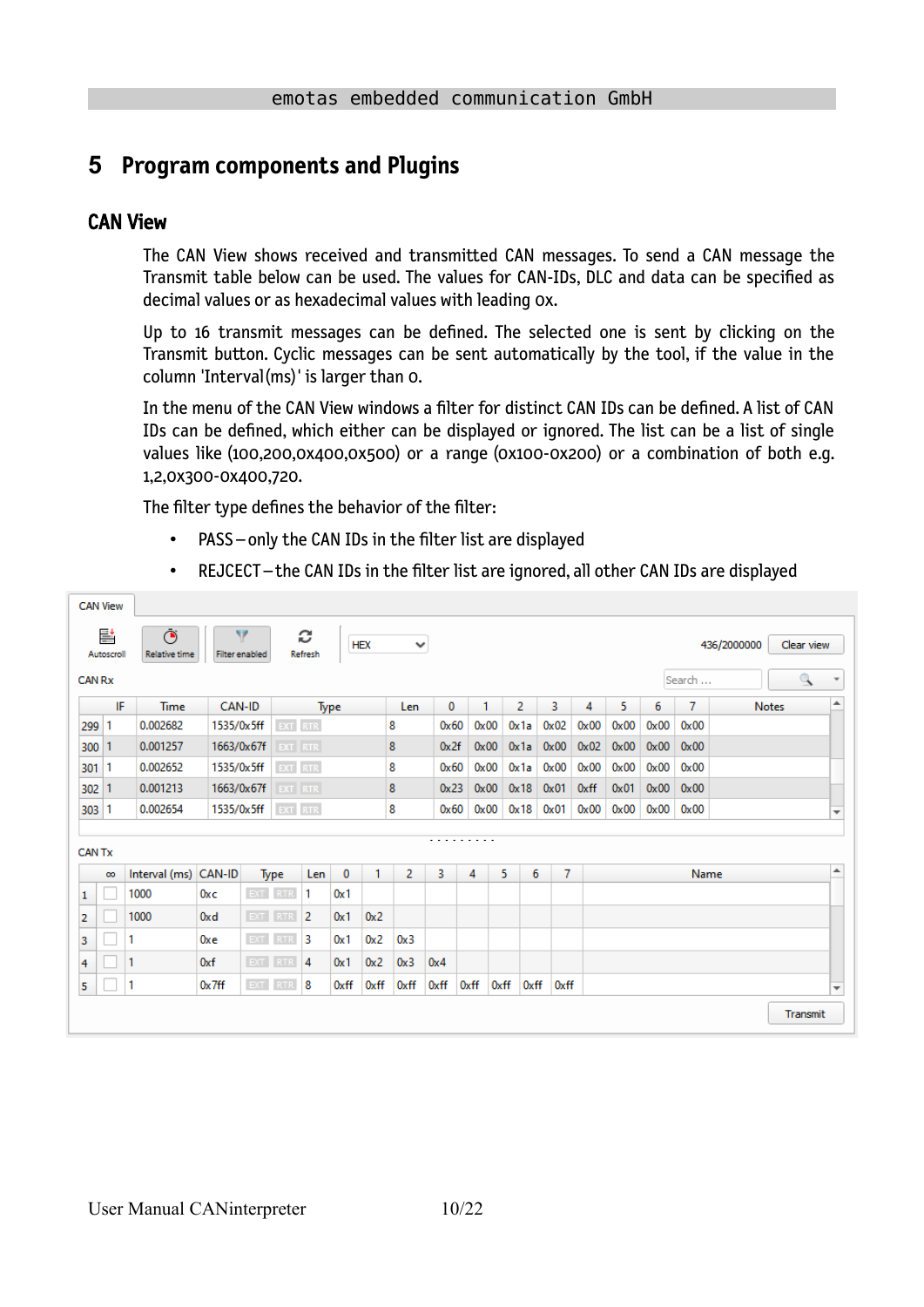The time stamp of the CAN message can be absolute or relative values and the accuracy depends on the used CAN interfaces and the operation system. For most CAN interfaces no TX time stamp is available.

The recorded CAN messages can be exported into text files by CAN View  $\rightarrow$  Export CAN-Logging.

The format of the save text is explained below:

```
 3.653302 0x5a0/1440 (8): 43 18 10 03 00 00 00 00 
  time stamp
               CAN-ID
                          DLC
                                Data in hexadecimal notation
The CAN View PlugIn is part of the standard scope of delivery of the CANopen DeviceExplorer.
```
#### **Relative times**

If "relative time" is set, each message could be used as time reference by right-clicking on it and select "Use messages as time reference". The relative times of each other message is now calculated to this messages.

Furthermore if "relative time" is set, the messages could be highlighted. To setup the thresholds and colors select "Configuration" in the "CAN View" menu.

| <b>E<sup>m</sup></b> CAN View Configuration |                                                            | ?                                          |
|---------------------------------------------|------------------------------------------------------------|--------------------------------------------|
| General                                     | $\sqrt{}$ Activate relative time colors                    |                                            |
| Highlights                                  | Highlight type                                             | Color background of time column $\sqrt{*}$ |
| <b>Treshold Colors</b>                      | ▲<br>0,500<br>$\overline{\phantom{a}}$                     | JII                                        |
| <b>Filter</b>                               | 1,000<br>$\overline{\phantom{a}}$                          | JII                                        |
| Interfaces<br>ш                             | ▲<br>2,000<br>$\overline{\phantom{a}}$                     | JII                                        |
|                                             |                                                            |                                            |
|                                             | All relative times upper the time set will be highlighted. | $\ddot{}$                                  |
|                                             | Apply                                                      | Cancel<br>ОК                               |

In this dialog you could add new thresholds and add a color. If the relative time of one message is higher than the threshold, the message is highlighted in the chosen color.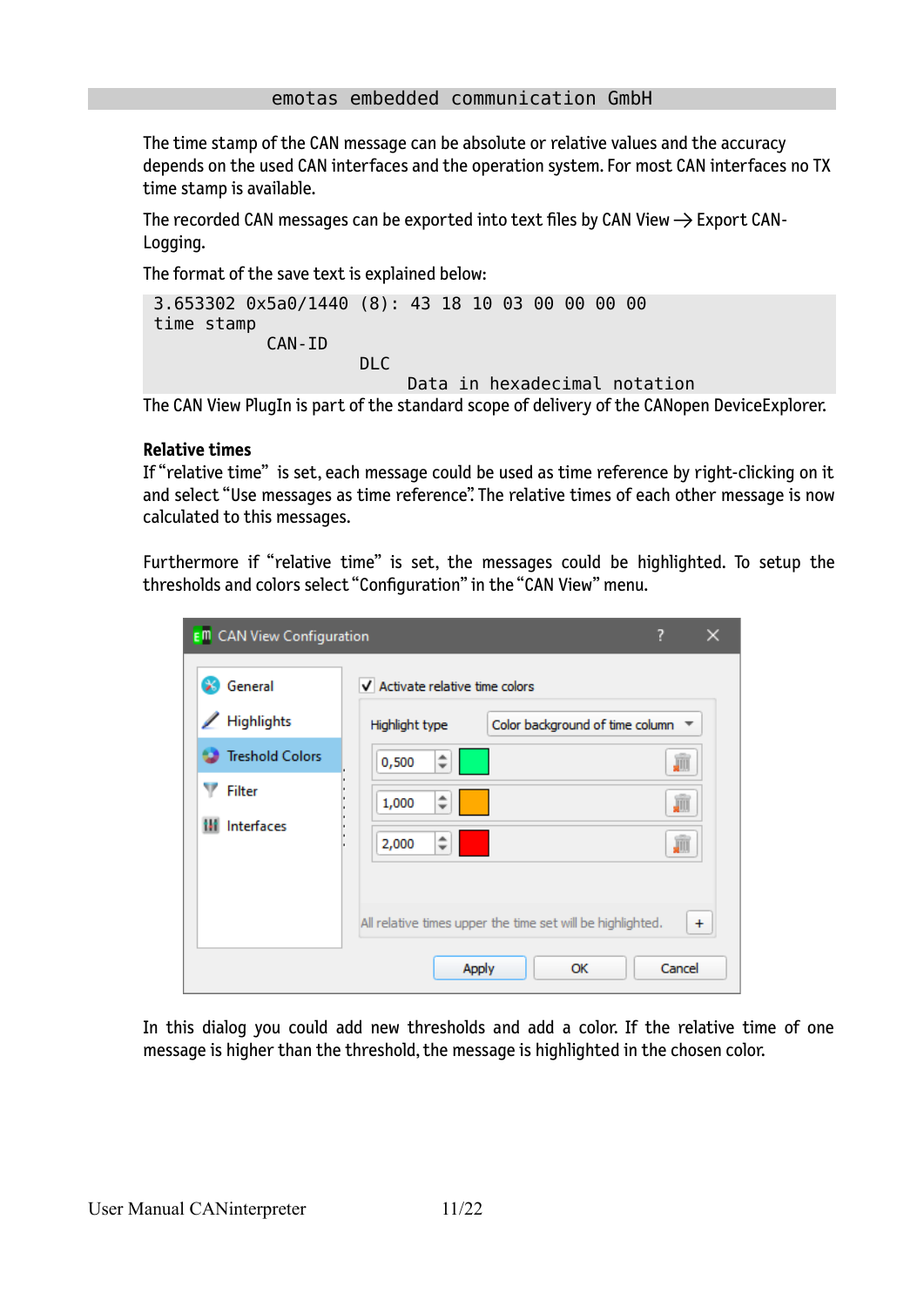### **5.1** CAN Object View

<span id="page-11-0"></span>The CAN Object View shows all received CAN messages in the so called 'Object View'. That means all received CAN IDs are shown in a table with the last data and the number of receptions.

| <b>CAN Object View</b>                       |               |                     |                 |              |      |              |      |      |      |      |      |      |            |
|----------------------------------------------|---------------|---------------------|-----------------|--------------|------|--------------|------|------|------|------|------|------|------------|
| 름<br>Ō<br><b>Relative time</b><br>Autoscroll | Toggle filter | c<br><b>Refresh</b> | <b>HEX</b>      | $\checkmark$ |      |              |      |      |      |      |      |      | Clear view |
| $\overline{\phantom{a}}$<br>Count            | IF            | <b>Time</b>         | CAN-ID          | Type         | Len. | $\mathbf{0}$ |      | 2    | 3.   | 4    | 5.   | 6    | 7          |
| 518                                          |               | 468.267             | 511/0x1ff       | EXT RTR 6    |      | 0x04         | 0x00 | 0x00 | 0x00 | 0x00 | 0x00 |      |            |
| 297                                          |               | 468.866             | 1919/0x         | EXT RTR 1    |      | 0x05         |      |      |      |      |      |      |            |
| 16                                           |               | 197.385             | 1663/0x         | EXT RTR 8    |      | 0x23         | 0x00 | 0x18 | 0x01 | 0xff | 0x01 | 0x00 | 0x00       |
| 16                                           |               |                     | 197.388 1535/0x | EXT RTR 8    |      | 0x60         | 0x00 | 0x18 | 0x01 | 0x00 | 0x00 | 0x00 | 0x00       |

The table can be sorted by the number, the time stamp of the CAN ID. A filter can be configured in the same way as in the CAN View PlugIn. The CAN Object View is included in the standard scope of delivery of the CANopen DeviceExplorer.

### CAN Object View Configuration

At the CAN Object View you could highlight changed bytes or highlight the whole row if a CAN ID was not received within a certain time. You will find those settings via the "CAN Object View"- menu at "Configuration".

#### General

• Refresh interval

This time determine the refresh rate of the view. The lower this time, the more computing time is required.

• Highlight changed bytes

If this option is enabled changed bytes will be printed bold, if they changed from message to message.

#### Filter

Please refer to the description of the [CAN View filtering](#page-9-2).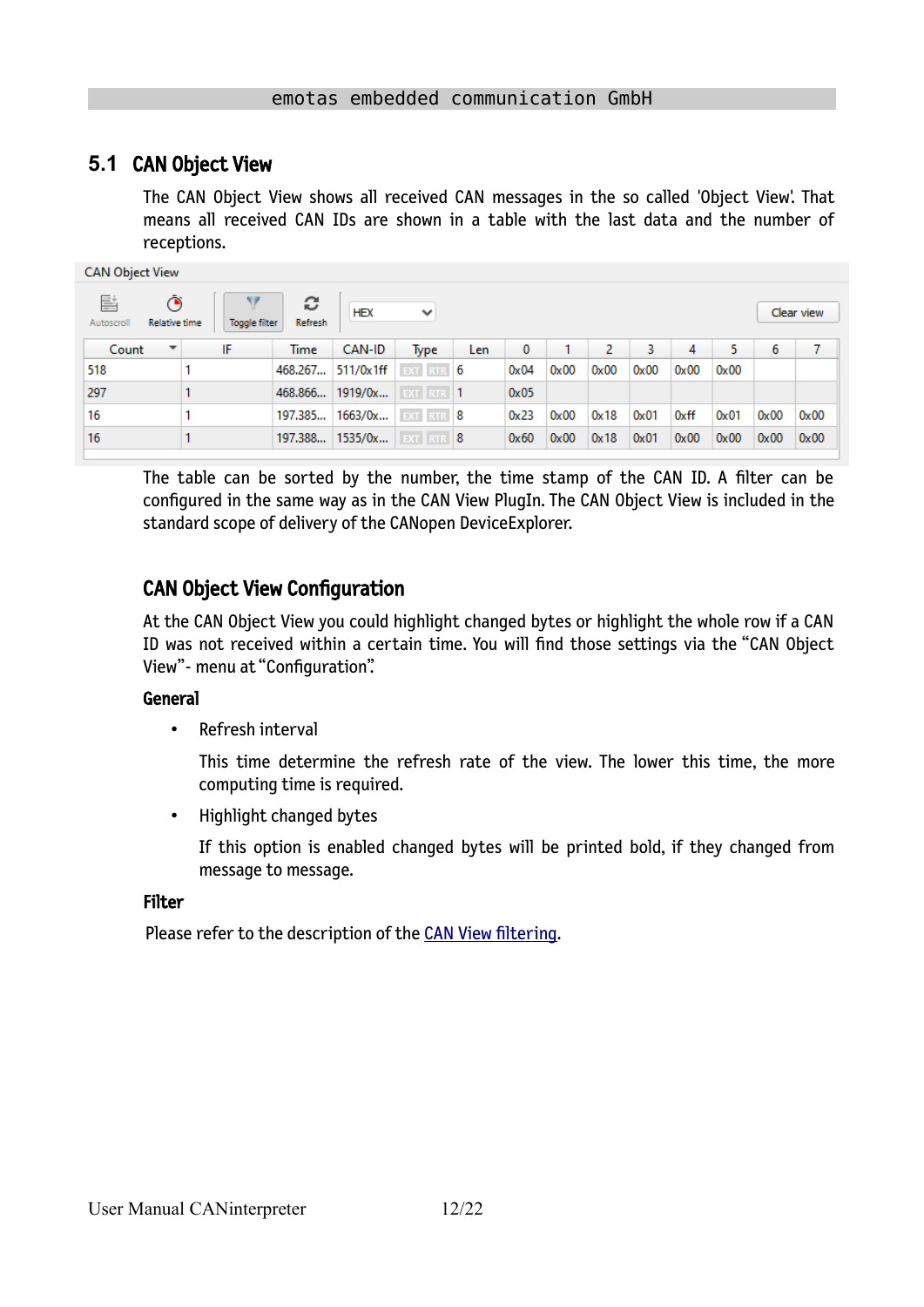#### Highlighting

With the Highlighting-Tab you could set a textcolor for the case a special CAN ID or all CAN IDs were not received within a certain time.

| <b>E</b> <sup>m</sup> CAN Object View Configuration |                                                                                                                                                                                                                                                                                                                                                                |                                    | × |
|-----------------------------------------------------|----------------------------------------------------------------------------------------------------------------------------------------------------------------------------------------------------------------------------------------------------------------------------------------------------------------------------------------------------------------|------------------------------------|---|
| General<br>Highlights<br>Filter<br>Interfaces       | CAN ID Highlighting<br>You can set the text color for a specific CAN ID or all CAN IDs<br>when the set time is exceeded.<br>2<br>业<br>≑<br>2,000<br>All IDs<br>0x0<br>$\overline{\phantom{a}}$<br>3<br>4<br>÷<br>0,500<br>Specific ID<br>0x1<br>6<br>$\hat{\mathbf{z}}$<br>1,000<br>Specific ID<br>0x2<br>Insert a new entry by clicking $+$ on the right side | 画<br>5<br>JII<br>gill<br>$\ddot{}$ | 1 |
|                                                     | <b>Apply</b><br>ОК                                                                                                                                                                                                                                                                                                                                             | Cancel                             |   |

- 1. Add a new entry for the highlighting.
- 2. The time in seconds after which the CAN ID should be highlighted if they was not received.
- 3. Select "Specific ID" if you want to highlight only a specific CAN ID or select "All IDs" to highlight all CAN IDs.
- 4. Select the color for the text if the CAN ID was not received within the time.
- 5. Deletes the entry
- 6. Set the specific CAN ID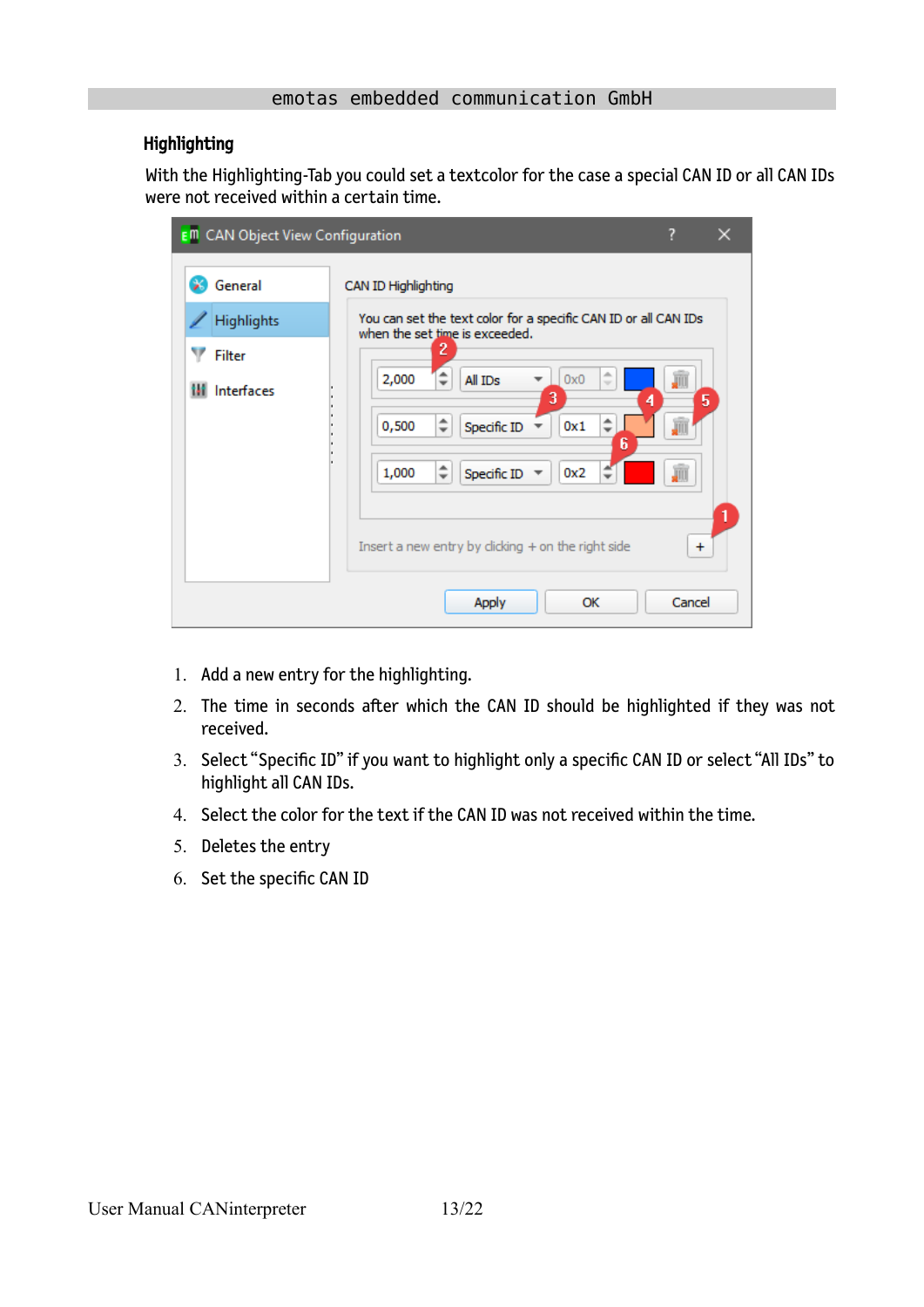# **5.2** CANopen Interpretation (optional)

<span id="page-13-0"></span>The CANopen Interpreter interprets all received CAN messages according to the CANopen protocol and displays the CANopen service of the message, the source or target node ID and a service-specific interpretation in a human-readable format. Additionally the CANopen Interpreter can interpret the content of PDO messages according to the PDO mapping as defined in EDS or DCF files.

| <b>CANopen Interpretation</b>                  |            |             |                                            |                         |                                                          |
|------------------------------------------------|------------|-------------|--------------------------------------------|-------------------------|----------------------------------------------------------|
| $\sqrt{\phantom{a}}$ hex<br><b>Auto Scroll</b> | circular   | v           |                                            |                         | ٩<br><b>Update Model</b><br>Clear                        |
| <b>Time Stamp</b>                              | CAN-ID     | <b>Type</b> | Node-Id                                    | Data                    | Interpretation                                           |
| 1491479795.991180                              | 1409/0x581 | <b>SDO</b>  | 1 - device according CiA 401               | 43 18 10 02 15 08 00 00 | r Res exp 1018:2 Val 0x815                               |
| 1491479795.995680                              | 1409/0x581 | <b>SDO</b>  | 1 - device according CiA 401               | 43 18 10 03 01 00 01 00 | r Res exp 1018:3 Val 0x10001                             |
| 1491479795.995680<br>D.                        | 1537/0x601 | <b>SDO</b>  | 1 - device according CiA 401               | 40 18 10 03 00 00 00 00 | r Reg - 1018:3                                           |
| 1491479796.039180<br>Þ                         | 1537/0x601 | <b>SDO</b>  | 1 - device according CiA 401               | 40 18 10 04 00 00 00 00 | r Reg - 1018:4                                           |
| 1491479796.041180 1409/0x581                   |            | <b>SDO</b>  | 1 - device according CiA 401               | 43 18 10 04 01 00 00 00 | r Res exp 1018:4 Val 0x1                                 |
| 4 1491479796.300180                            | 1793/0x701 |             | Error Control 1 - device according CiA 401 | 05                      | Operational                                              |
|                                                |            |             |                                            |                         | toggle Bit 0                                             |
|                                                |            |             |                                            |                         | <b>Node State Operational</b>                            |
| ▲ 1491479796.302680                            | 385/0x181  | PDO         | 1 - device according CiA 401               | 00 00 0a 43 50 4e 00 00 | 017162200480                                             |
|                                                |            |             |                                            |                         | Read Analogue Input 16 Bit: Dial left $(6401:1) = 0$     |
|                                                |            |             |                                            |                         | Read Analogue Input 16 Bit: Dial right (6401:2) = 17162  |
|                                                |            |             |                                            |                         | Read Analogue Input 16 Bit: Slider left (6401:3) = 20048 |
|                                                |            |             |                                            |                         | Read Analogue Input 16 Bit: Slider right (6401:4) = 0    |
| 1491479796.918180                              | 385/0x181  | <b>PDO</b>  | 1 - device according CiA 401               | 00 00 0a 43 38 52 00 00 | 017162210480                                             |
| 1491479797.262180                              | 385/0x181  | <b>PDO</b>  | 1 - device according CiA 401               | 00 00 0a 43 20 56 00 00 | 017162220480                                             |
| 1491479797.340180                              | 1793/0x701 |             | Error Control 1 - device according CiA 401 | 05                      | Operational                                              |
| 1491479797.582180<br>ь                         | 385/0x181  | <b>PDO</b>  | 1 - device according CiA 401               | 00 00 14 21 20 56 00 00 | 0 8468 22048 0                                           |
| 1491479797.670680                              | 385/0x181  | <b>PDO</b>  | 1 - device according CiA 401               | 00 00 aa 22 20 56 00 00 | 08874220480                                              |
| 1491479797.725180                              | 385/0x181  | <b>PDO</b>  | 1 - device according CiA 401               | 00 00 5a 24 20 56 00 00 | 09306220480                                              |
| 1491479797.965680                              | 385/0x181  | <b>PDO</b>  | 1 - device according CiA 401               | 00 00 ba 3b 20 56 00 00 | 015290220480                                             |
| 1491479797.991680                              | 1409/0x581 | <b>SDO</b>  | 1 - device according CiA 401               | 4f 18 10 00 04 00 00 00 | r Res exp 1018:0 Val 0x4                                 |
| 1491479797 991180 1537/0x601                   |            | <b>SDO</b>  | $1 -$ device according $C$ i $\Delta$ 401  | 40 18 10 00 00 00 00 00 | ÷<br>$r$ Reg - 1018:0                                    |
|                                                |            |             |                                            |                         | 264 (264) messages                                       |

A filtering of the CAN message is possible by various criteria:

- CANopen Service only the enabled services are displayed
- CANopen NodeID only the selected node IDs are displayed. A definition of ranges like e.g (1,2-30,40) is possible.
- Additional CAN-IDs: CAN IDs, which are rejected by the previous filters can be enabled again.
- Exclude CAN-IDs: CAN IDs, which have passed the previous filters can be filtered out selectively. A definition of ranges like e.g. 100,0x710-0x730 is possible.

Interpreted CANopen messages can be exported as text files and raw CAN loggings can be imported and interpreted as well.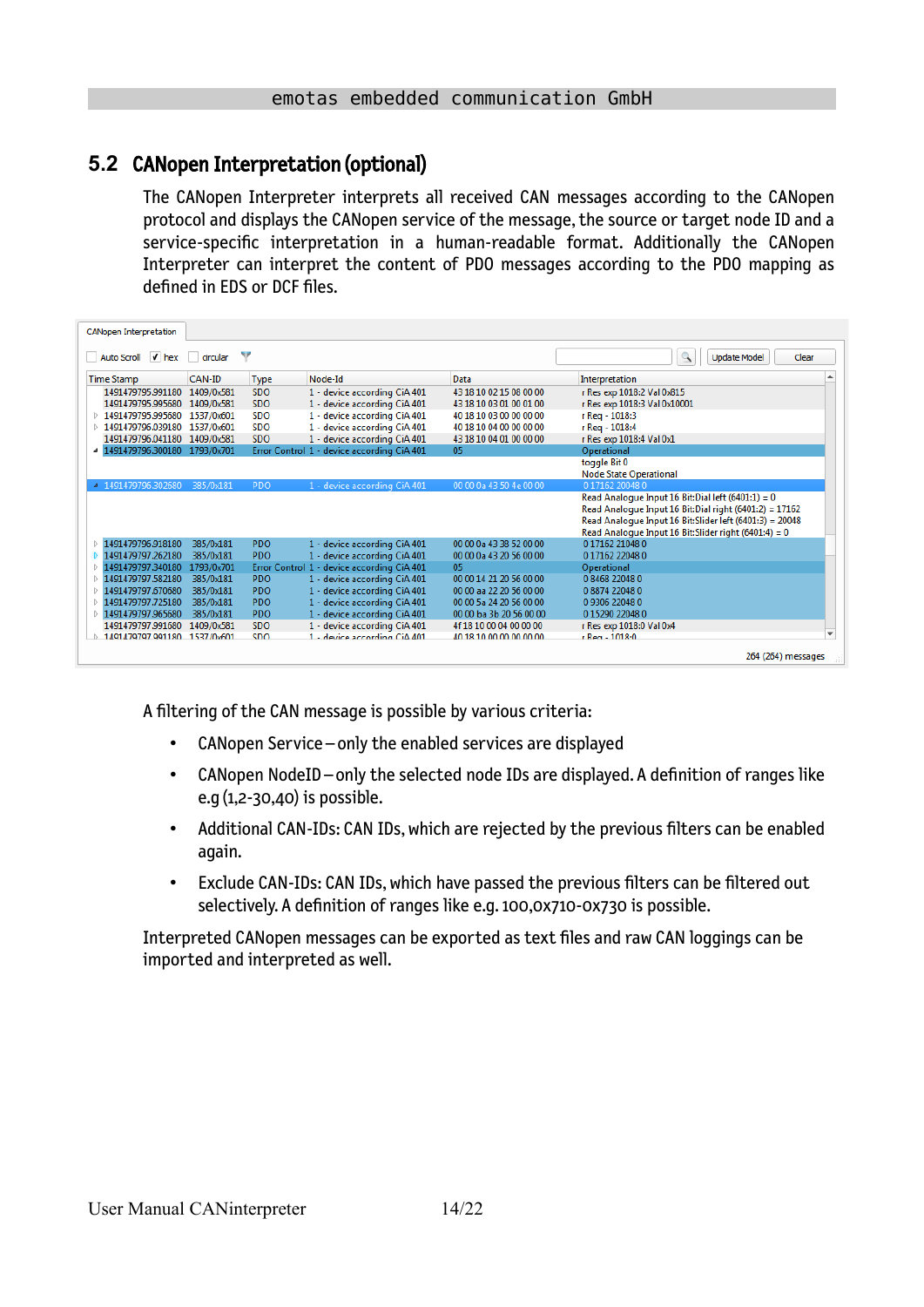| <b>E<sup>m</sup></b> CANopen Configuration                     |                                                                                                                                                                                                                                         | ?      | $\times$ |
|----------------------------------------------------------------|-----------------------------------------------------------------------------------------------------------------------------------------------------------------------------------------------------------------------------------------|--------|----------|
| <b>Colors</b>                                                  | Other<br><b>CANopen Services</b>                                                                                                                                                                                                        |        |          |
| Filter<br><b>III</b> Interfaces<br><b>Additional SDOs</b><br>Ħ | $\sqrt{PDO}$<br>V NMT<br>$\sqrt{SDO}$<br>V Show segmented messages<br>V SYNC V NMT EC V EMCY<br>$\sqrt{RTR}$<br>V SRDO V Bootup V Flying Master<br>V Sleep V Error Frame V LSS<br>V TIME V other<br>All<br>CANopen NodeIDs<br>$0 - 127$ |        |          |
|                                                                | <b>Additional CAN-IDs</b><br><b>Exclude CAN-IDs</b><br><b>Reset Filter</b><br>Completely disable filtering. Use this if you have performance issues.                                                                                    |        |          |
|                                                                | <b>Apply</b><br>OK                                                                                                                                                                                                                      | Cancel |          |

# emotas embedded communication GmbH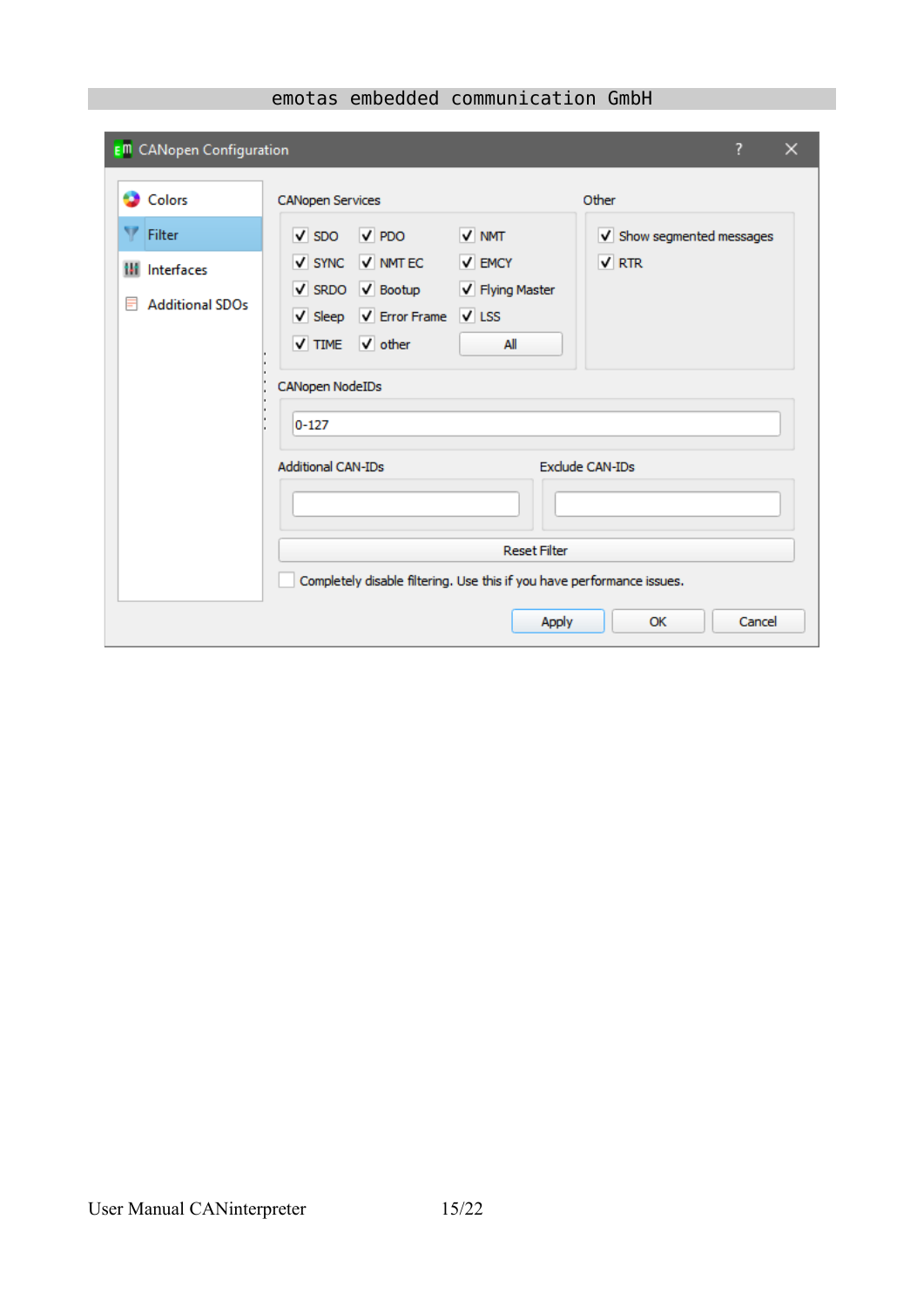# **5.3** CANopen Object View (optional)

<span id="page-15-4"></span>The CANopen ObjectView combines the CANopen interpretation with an object view of the CAN messages. All received CAN-IDs are shown with the last interpreted values.

# **5.4** EnergyBus Object View (optional)

<span id="page-15-3"></span>The EnergyBus ObjectView combines the EnergyBus interpretation with an object view of the CAN messages. All received CAN-IDs are shown with the last interpreted values.

### **5.5** User Interpretation

<span id="page-15-2"></span>The user interpretation allows to interpret the CAN message according to the configuration of the user.

### **5.6** File Logger

<span id="page-15-1"></span>The File Logger is able to record CAN messages directly into log files according to certain trigger conditions.

### **5.7** CAN Replayer

<span id="page-15-0"></span>The CAN Replay can be used to send CAN messages that has been logged in advance. Specific CAN-IDs may be skipped for transmision and the timings are reproduced as good as possible depending on the operating system.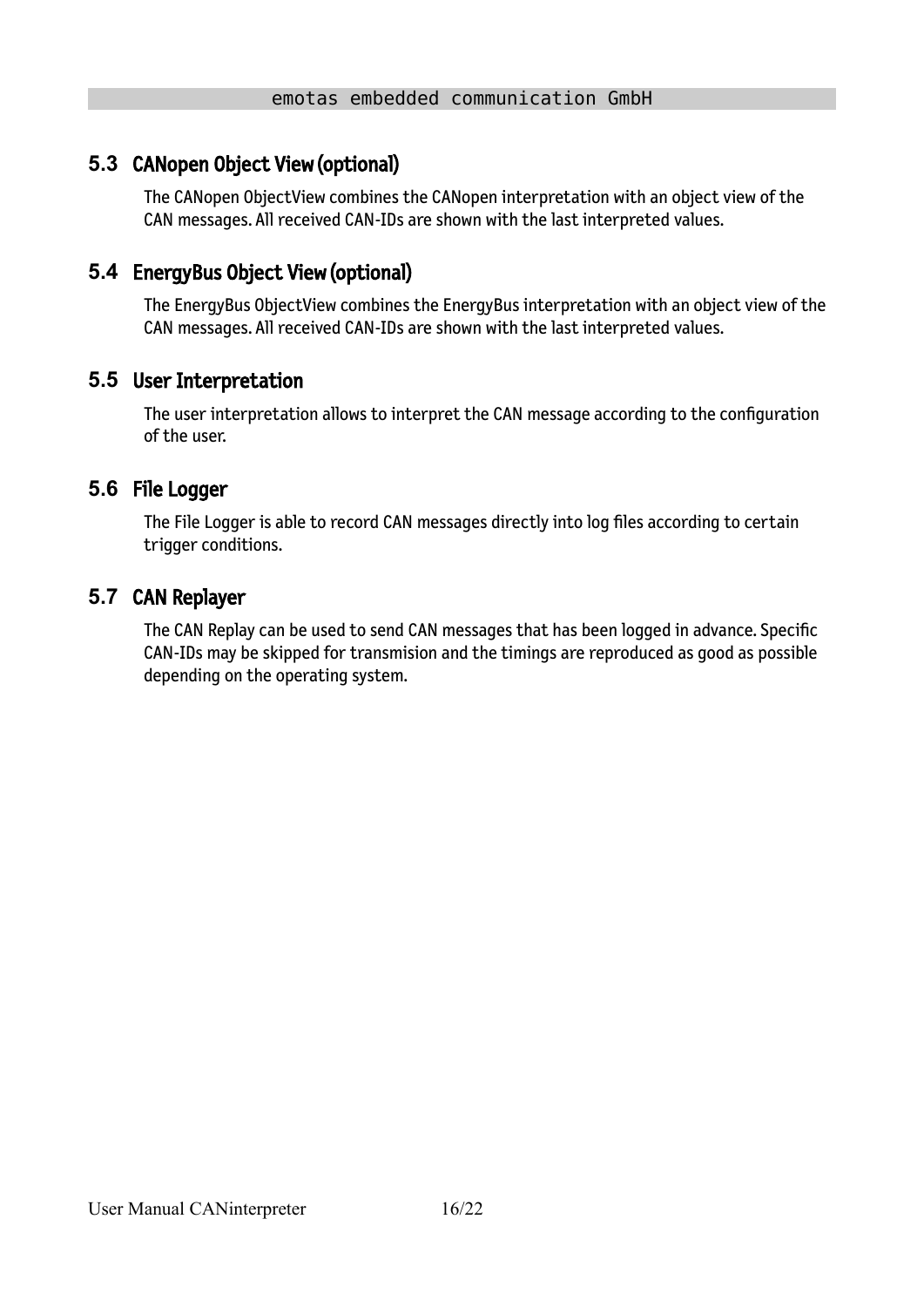# <span id="page-16-0"></span>**5.8 CAN/CANopen Scripting (optional)**

The Scripting Interpreter provides the possibility to run QtScript(JavaScript) programs with special extensions for CANopen.

|                      | <b>EM</b> Script GUI Example created by Qt Designer                                                                                                                                                                                      |                    | P<br>$\mathbf{x}$    |
|----------------------|------------------------------------------------------------------------------------------------------------------------------------------------------------------------------------------------------------------------------------------|--------------------|----------------------|
|                      | <b>Start Network</b>                                                                                                                                                                                                                     | Simulate Heartbeat | Stop Heartbeat       |
| Heartbeat Intervall: |                                                                                                                                                                                                                                          | 1000 ms            | $\div$               |
| Node-Id:<br>GUI.     | Any other Qt widget can be used to build a user-specific<br>Turn the wheel to setup the node-Id for the Heartbeat ;-)<br>Helpful information about QtScript can be found e.g. there<br>http://qt-project.org/doc/qt-4.8/scripting.html . | 1                  | 111                  |
|                      | We can loard external UIs                                                                                                                                                                                                                |                    | Option 1<br>Option 2 |
|                      | <b>Script Commands</b>                                                                                                                                                                                                                   |                    | Reset<br>Load        |
|                      | util.print("We can loard external UIs")                                                                                                                                                                                                  |                    |                      |

Even own user interfaces can be generated by the QtDesigner and used in scripts.

**All additional CANopen-specific commands are explained in the separate document "CANopen Scripting Interpreter – API Reference" (cde\_script\_api.pdf).**

The following example shows the usage of a QtScript program:

```
// print something to console and set device to operational
util.print("Test of simple device");
nmt.preopNetwork();
nmt.startNode(32);
i = 0;util.print("We are in " + util.pwd());
// set node id for SDO access
sdo.setNodeId(32);
```
User Manual CANinterpreter 17/22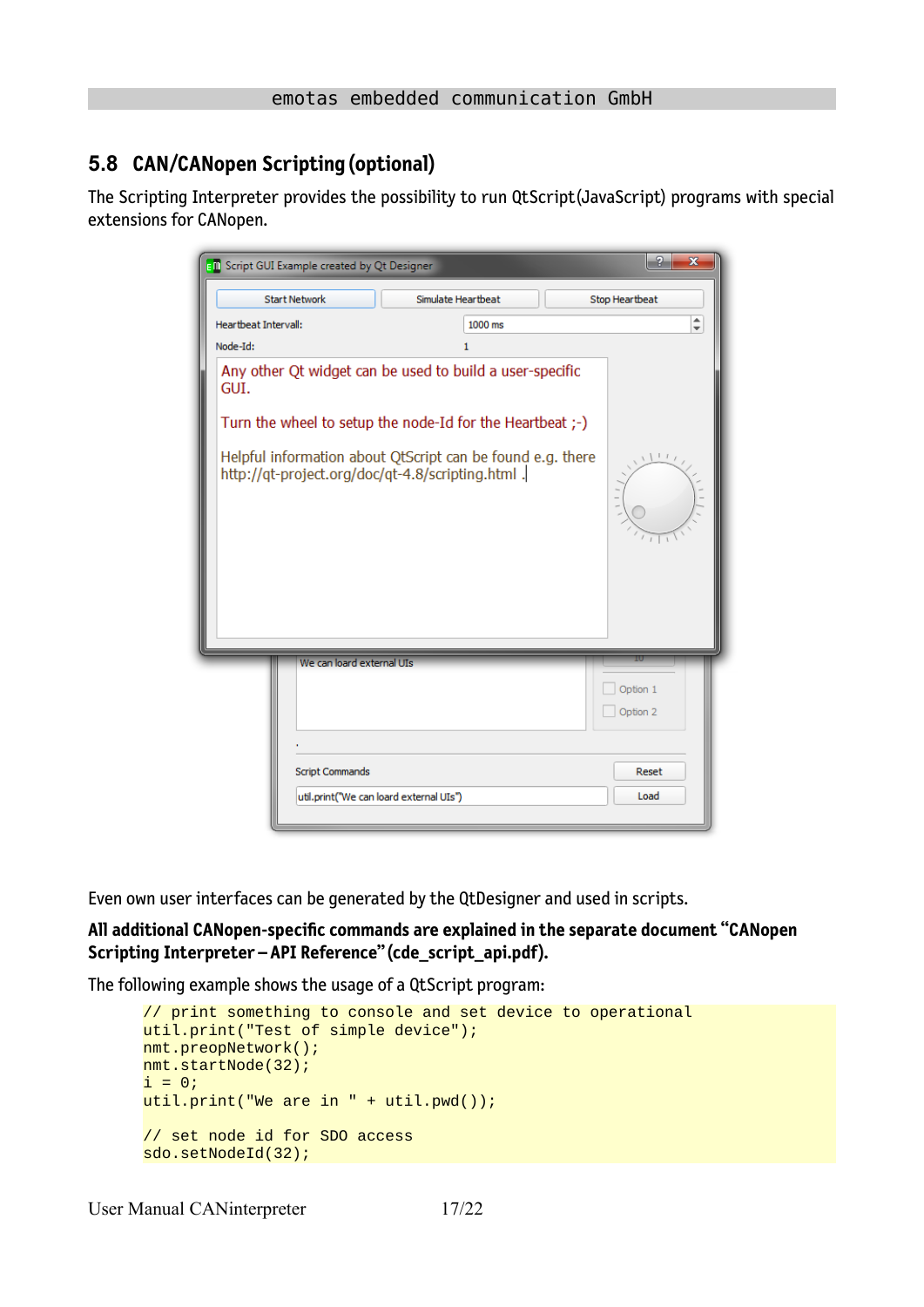```
// loop over objects 0x4000 to 0x04010 
for (object = 0x4000; object < 0x4005; object ++) {
     str = "Test object ";
    str = str + object; util.print(str);
     // write value to object 0x4000..
     result = sdo.write(object, 0x0, UNSIGNED32, i);
    if (result == "SDO_OK") {
         util.print(" Write OK");
     } else {
         util.print(" Write NOT OK");
 }
     // wait a bit to allow device update its internal values
     util.msleep(10);
     // read from 0x4100.. and expect same value
    result = sd0.read(object+0x100, 0x0, 0x07);if (result == i) {
         util.print("Read OK");
     } else {
         util.print(" Read NOT OK");
 }
     i++;
}
// user defined function that can be called from Scripting tab
function urk(count) {
    for (i = 0; i < count; i^{++}) {
         nmt.startNetwork();
         nmt.stopNetwork();
        var dlc = 4;
        var canId = 0x100 + i;
         can.sendBaseFrame(canId, dlc, 1 , 2 , 3 ,4 , 0, 0, 0 ,0);
     }
}
// call user defined function
urk(4);
// setup cyclic timer every 2 seconds
timeT1d = util.every(2000, "urk(10)" );
This example is installed with the CDE as example1.js.
```
Script commands can be entered into the command line at the bottom of the window. Complete script files can be loaded as well if a path to a script file is specified in the command line. The command line stores it history and using the cursor buttons up and down older commands can be selected again. The command line history is stored when the program is closed.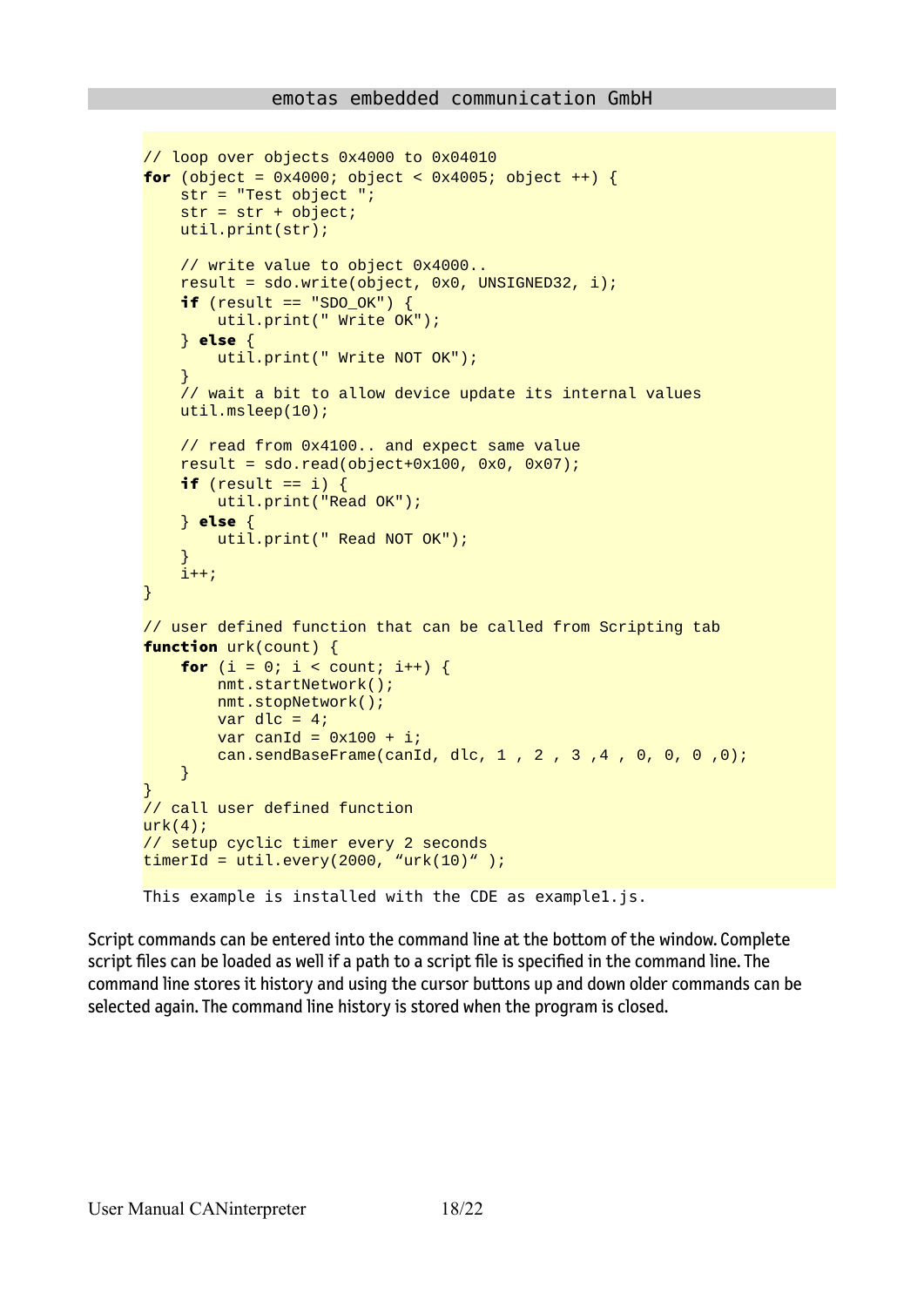### <span id="page-18-0"></span>5.9 CAN message handling

The received messages are stored as message package to the hard disc drive if the "Maximal message count" (configurable in the options) is reached and removed from the internal buffer.

The saved messages could be viewed via the menu in the upper right corner of the window.

|                 | I <sup>II</sup> I CANinterpreter 1.9.2 |                        |                       |                |             |                  |              |                |                |      |                |      |      |                       | □            | $\times$     |
|-----------------|----------------------------------------|------------------------|-----------------------|----------------|-------------|------------------|--------------|----------------|----------------|------|----------------|------|------|-----------------------|--------------|--------------|
| <b>File</b>     | Connection <u>S</u> ettings            |                        | Plugins Help CAN View |                |             |                  |              |                |                |      |                |      |      |                       |              | Live         |
|                 | $\mathcal{S}$ of $\mathbb{H}$ of       |                        | enotas                |                |             |                  |              |                |                |      |                | Live |      |                       |              | $\checkmark$ |
|                 |                                        |                        |                       |                |             |                  |              |                |                |      |                |      |      | Clear complete buffer |              |              |
| <b>CAN View</b> |                                        |                        |                       |                |             |                  |              |                |                |      |                |      |      | 0.003000 - 1.497000   |              |              |
|                 |                                        |                        |                       |                |             |                  |              |                |                |      |                |      |      | 1.497000 - 3.007000   |              |              |
| 뢑<br>Autoscroll | Ō<br>Relative time                     |                        | c<br>Refresh          |                | <b>HEX</b>  |                  | $\checkmark$ |                |                |      |                |      |      | 3.007000 - 4.506000   | МL           |              |
|                 |                                        | <b>Toggle filter</b>   |                       |                |             |                  |              |                |                |      |                |      |      | 4.507000 - 5.984000   |              |              |
| <b>CAN Rx</b>   |                                        |                        |                       |                |             |                  |              |                |                |      | Staran         |      |      |                       |              |              |
|                 | Time                                   | CAN-ID                 | <b>Type</b>           |                | Len         | $\bf{0}$         | 1            |                | $\overline{2}$ | 3    | 4              | 5    | 6    | 7                     | <b>Notes</b> |              |
|                 | 7818 7.164000                          | 1983/0x7bf             | EXT RTR               | 0              |             |                  |              |                |                |      |                |      |      |                       |              |              |
| 7819            | 7.164000                               | 1910/0x776             | EXT RTR               | 3              |             | 0x <sub>c5</sub> | 0x88         |                | 0x7e           |      |                |      |      |                       |              |              |
| 7820            | 7.164000<br>7.165000                   | 1873/0x751             | EXT RTR               | 4              |             | 0x99             | 0x86         |                | 0x8e           | 0x24 |                |      |      |                       |              |              |
| 7821<br>7822    | 7.165000                               | 752/0x2f0<br>899/0x383 | EXT RTR<br>EXT RTR    | 1<br>2         |             | 0xac<br>0x8f     | 0x1c         |                |                |      |                |      |      |                       |              |              |
| 7823            | 7.165000                               | 358/0x166              | <b>EXT RTR</b>        | 7              |             | 0x78             | 0x79         | 0xf4           |                | 0xd4 | 0xd9           | 0xa9 | 0xf3 |                       |              |              |
|                 | 7024 7 165000                          | 444/0v1hr              | <b>EVT</b> DTD        | 1              |             | nv5f             |              |                |                |      |                |      |      |                       |              | ▼            |
| <b>CAN Tx</b>   |                                        |                        |                       |                |             |                  |              |                |                |      |                |      |      |                       |              |              |
| $\infty$        |                                        | Interval (ms) CAN-ID   | Type                  | Len            | 0           | 1                |              | $\overline{2}$ | 3.             | 4    | 5.             | 6    |      | 7                     | Name         | ▲            |
| 1               | 1                                      | 0x6c3                  | EXT RTR               | 5              | 0xf3        | 0x4              |              | 0x31           | 0xd5           | 0x44 |                |      |      |                       |              |              |
| 2               | 1                                      | 0x6d5                  | EXT RTR               | 3              | 0xe2        | 0x52             |              | 0x53           |                |      |                |      |      |                       |              |              |
| 3               | 1                                      | 0x363                  | EXT RTR               | 8              | 0x93        | 0x89             |              | 0x91           | 0xb2           | 0xb2 | 0xf            | 0xf5 |      | 0x52                  |              |              |
| 4               | 1                                      | 0x6ae                  | EXT RTR               | 8              | <b>Охса</b> | 0x78             |              | 0x54           | 0x79           | 0x8b | 0x2f           | 0x99 |      | 0x39                  |              |              |
| 5               | 1                                      | 0x7e2                  | EXT.<br><b>RTR</b>    | 3              | 0xa7        | 0xa              |              | 0xbf           |                |      |                |      |      |                       |              |              |
| 6               |                                        | 0x278                  | EXT.<br><b>RTR</b>    | $\overline{7}$ | 0xfa        | 0x7b             |              | 0x72           | 0x96           |      | 0x8d 0x1d 0x5d |      |      |                       |              | ÷            |
|                 |                                        |                        |                       |                |             |                  |              |                |                |      |                |      |      |                       | Transmit     |              |

Each message package holds the timestamp of the first and of the last message as name.

If a message package is selected newly received message are still being processed in the background and could be viewed by switching back to "Live".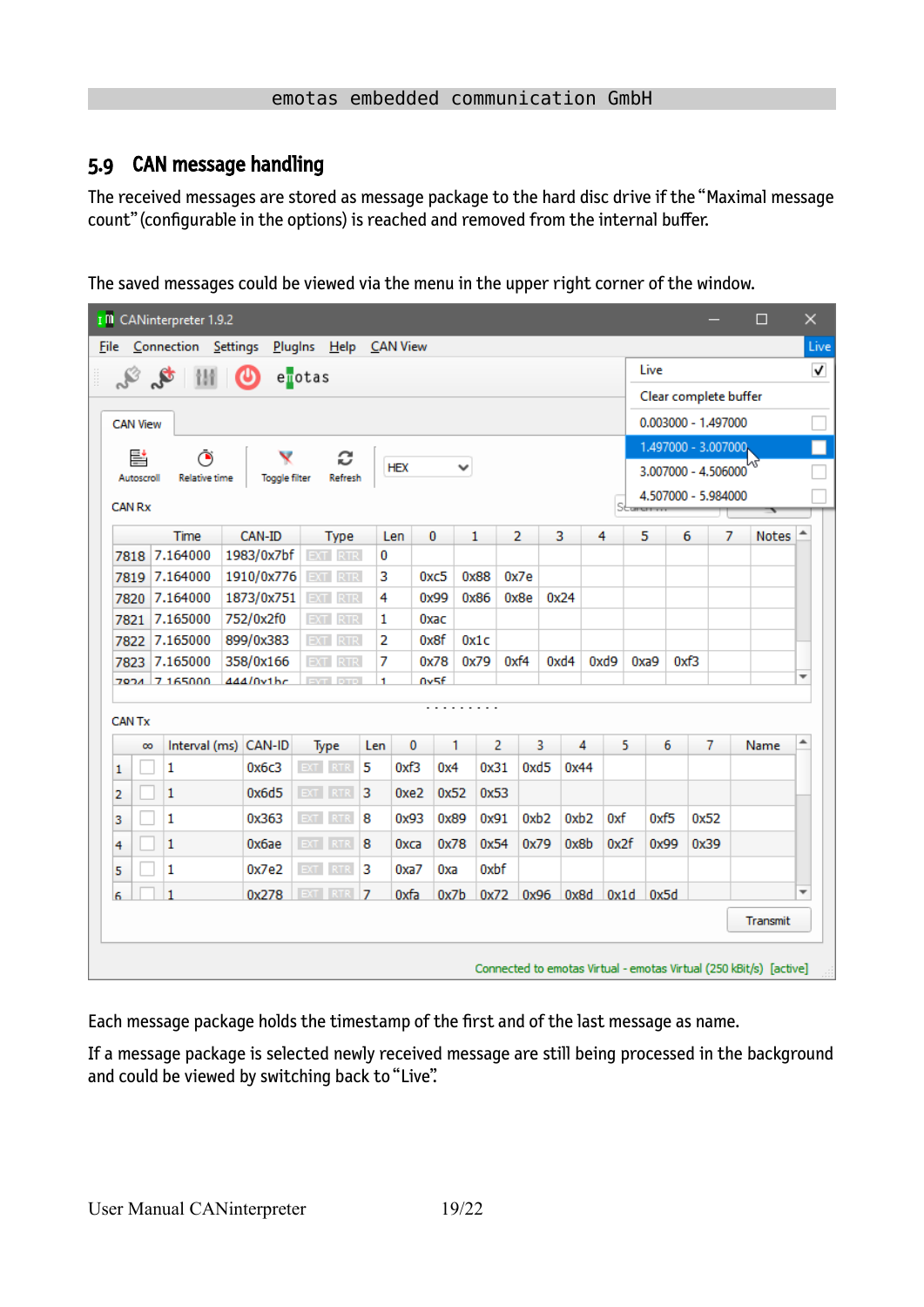# <span id="page-19-0"></span>**6 Menu**

The menu provides access to various functions and settings of the CANinterpreter.

**File**

• **Export CAN Logging**

Export of CAN messages as text file. Import and interpretation in the PlugIns at a later point of time is possible.

• **Quit**

Quit the application.

#### **Connection**

• **CAN Interface Settings**

Dialog to configure CAN interface and bit rate

• **Connect**

Connect to CAN using the configured interface

• **Disconnect**

Disconnect from CAN

#### **Settings**

#### • **Filter Settings**

Filter configuration for CAN messages. Only valid for the main part of the program. There are separate filters for all PlugIns.

• **Options**

Opens the options dialog to configure various settings of the program.

• **Save**

Saves the current settings. Enabled "Settings  $\rightarrow$  Options  $\rightarrow$  Save settings automatically at exit" saves the settings automatically when the program is quit.

• **Export Settings**

Export of the current settings into a configuration file. Can be used to store various settings of different use cases.

• **Import Settings**

Import of settings from a configuration file.

• **Update Licence File**

Dialog to select a new license file. The content of the license file can be viewed before the

User Manual CANinterpreter 20/22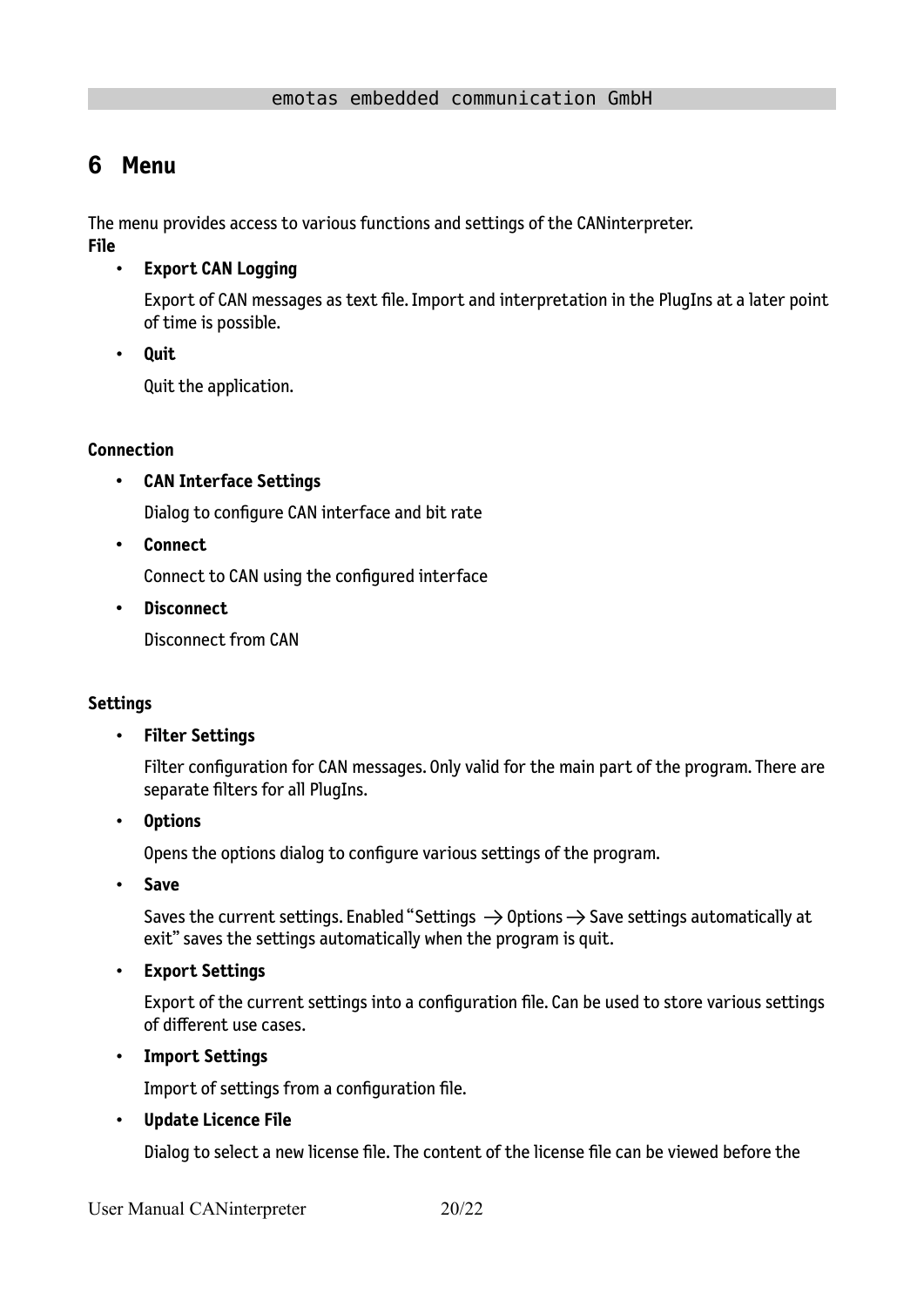import.

#### • **Check for Updates**

Query the web server for updates of the tool. Beside the IP address no additional data is transmitted.

#### **PlugIns**

Menu to activate various extensions of the CANinterpreter. The availability of PlugIns depends on the license.

#### **Help**

• **Manual**

Shows the complete manual as PDF file.

• **About**

Shows 'about' dialog including license information.

• **About Qt**

Information about the Qt framework and license information for the used Qt components.

# <span id="page-20-1"></span>**7 Settings**

# <span id="page-20-0"></span>**7.1 CAN Settings**

The CAN interface can be configured using the CAN settings dialog.

| <b>Primary Active</b><br><b>Name</b><br><b>Flags</b><br>$_{\scriptscriptstyle\odot}$<br>$\blacktriangledown$<br><b>Interface Type</b><br>emotas Virtual<br>$\overline{\mathbf{v}}$<br>emotas USB - COM1<br>15<br>Ю<br>Auto<br><b>CAN Device</b><br>emotas Virtual<br>$\overline{\phantom{a}}$<br>$\overline{\mathsf{v}}$<br>emotas USB - COM2<br>( )<br>Auto<br>3D)<br>ю<br>emotas Virtual -<br>250 kbit/s<br><b>Bitrate</b><br>▼<br>$\overline{\mathbf{v}}$<br>Auto<br>emotas Virtual<br>Available interface settings<br>Listen-Only Mode (LO)<br>V Auto bus on (Auto)<br>$\Box$ Log error frames (EF)<br>Low speed (LS)<br>System time as timestamp<br>Continuous system timestamp |    | Saved interfaces |  |  |  | Current interface |  |
|--------------------------------------------------------------------------------------------------------------------------------------------------------------------------------------------------------------------------------------------------------------------------------------------------------------------------------------------------------------------------------------------------------------------------------------------------------------------------------------------------------------------------------------------------------------------------------------------------------------------------------------------------------------------------------------|----|------------------|--|--|--|-------------------|--|
|                                                                                                                                                                                                                                                                                                                                                                                                                                                                                                                                                                                                                                                                                      | ID |                  |  |  |  |                   |  |
|                                                                                                                                                                                                                                                                                                                                                                                                                                                                                                                                                                                                                                                                                      |    |                  |  |  |  |                   |  |
|                                                                                                                                                                                                                                                                                                                                                                                                                                                                                                                                                                                                                                                                                      |    |                  |  |  |  |                   |  |
|                                                                                                                                                                                                                                                                                                                                                                                                                                                                                                                                                                                                                                                                                      |    |                  |  |  |  |                   |  |
|                                                                                                                                                                                                                                                                                                                                                                                                                                                                                                                                                                                                                                                                                      |    |                  |  |  |  |                   |  |

#### • **Interface Type**

Selection of the CAN interface. Currently different CAN interface manufacturers are

User Manual CANinterpreter 21/22